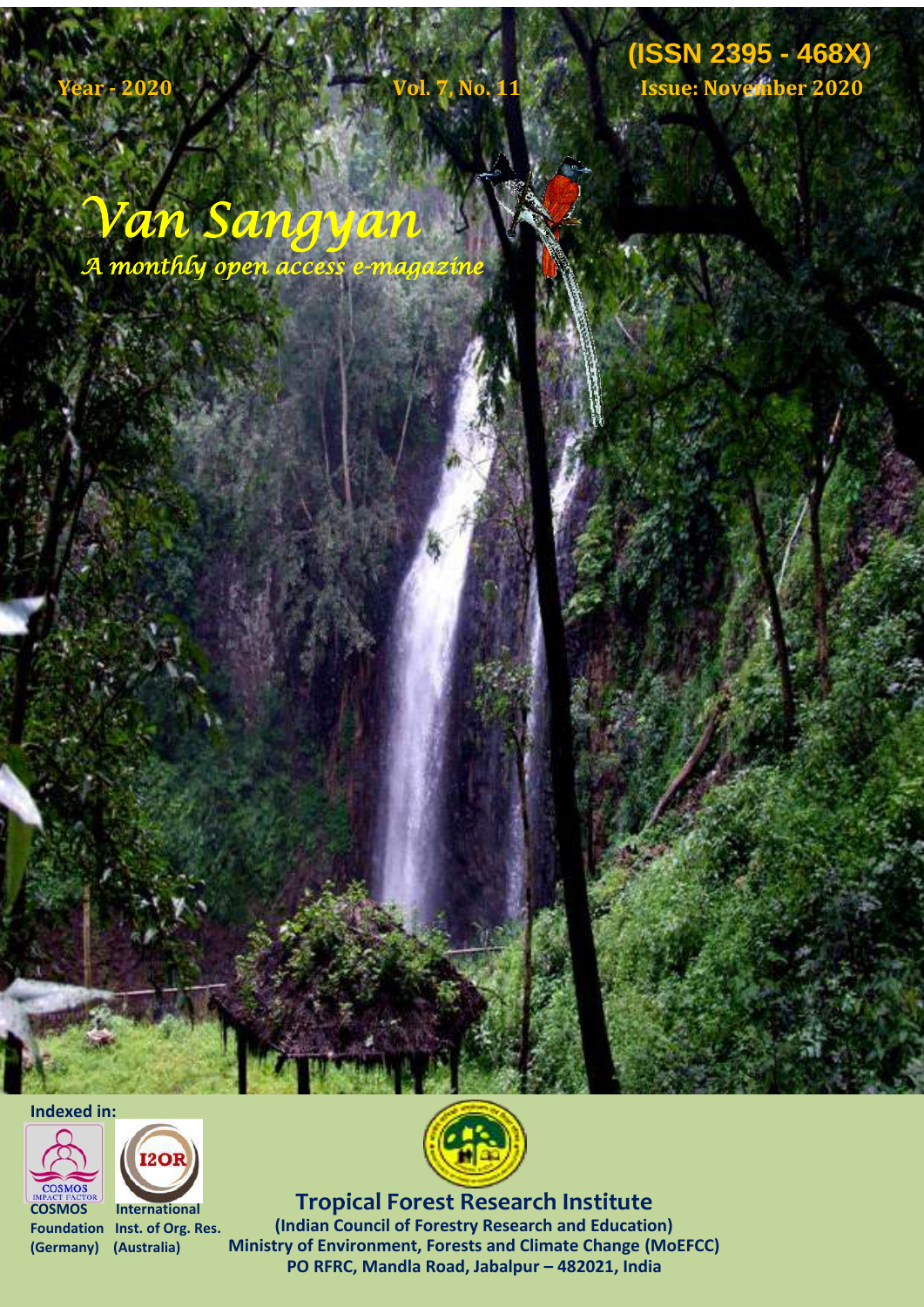#### **Van Sangyan**

#### **Editorial Board**

Patron: Dr. G. Rajeshwar Rao, ARS **Vice Patron:** C. Behera, IFS **Chief Editor:** [Dr. Pawan Rana](file:///E:\Desktop\website\VanSangyan\Van-Vangyan\index.html) **[Editor & Coordinator:](file:///E:\Desktop\website\VanSangyan\Van-Vangyan\index.html)** Dr. Naseer Mohammad **Assistant Editor:** Dr. Rajesh Kumar Mishra

#### **Note to Authors:**

We welcome the readers of Van Sangyan to write to us about their views and issues in forestry. Those who wish to share their knowledge and experiences can send them:

| by e-mail to        | vansangyan_tfri@icfre.org                  |
|---------------------|--------------------------------------------|
| or, through post to | The Editor, Van Sangyan,                   |
|                     | <b>Tropical Forest Research Institute,</b> |
|                     | PO-RFRC, Mandla Road,                      |
|                     | Jabalpur (M.P.) - 482021.                  |

The articles can be in English, Hindi, Marathi, Chhattisgarhi and Oriya, and should contain the writers name, designation and full postal address, including e-mail id and contact number. TFRI, Jabalpur houses experts from all fields of forestry who would be happy to answer reader's queries on various scientific issues. Your queries may be sent to The Editor, and the expert's reply to the same will be published in the next issue of Van Sangyan.

**Cover Photo: Panoramic view of Achanakmar-Amarkantak Biosphere Reserve Photo credit: Dr. N. Roychoudhury and Dr. Rajesh Kumar Mishra, TFRI, Jabalpur (M.P.)**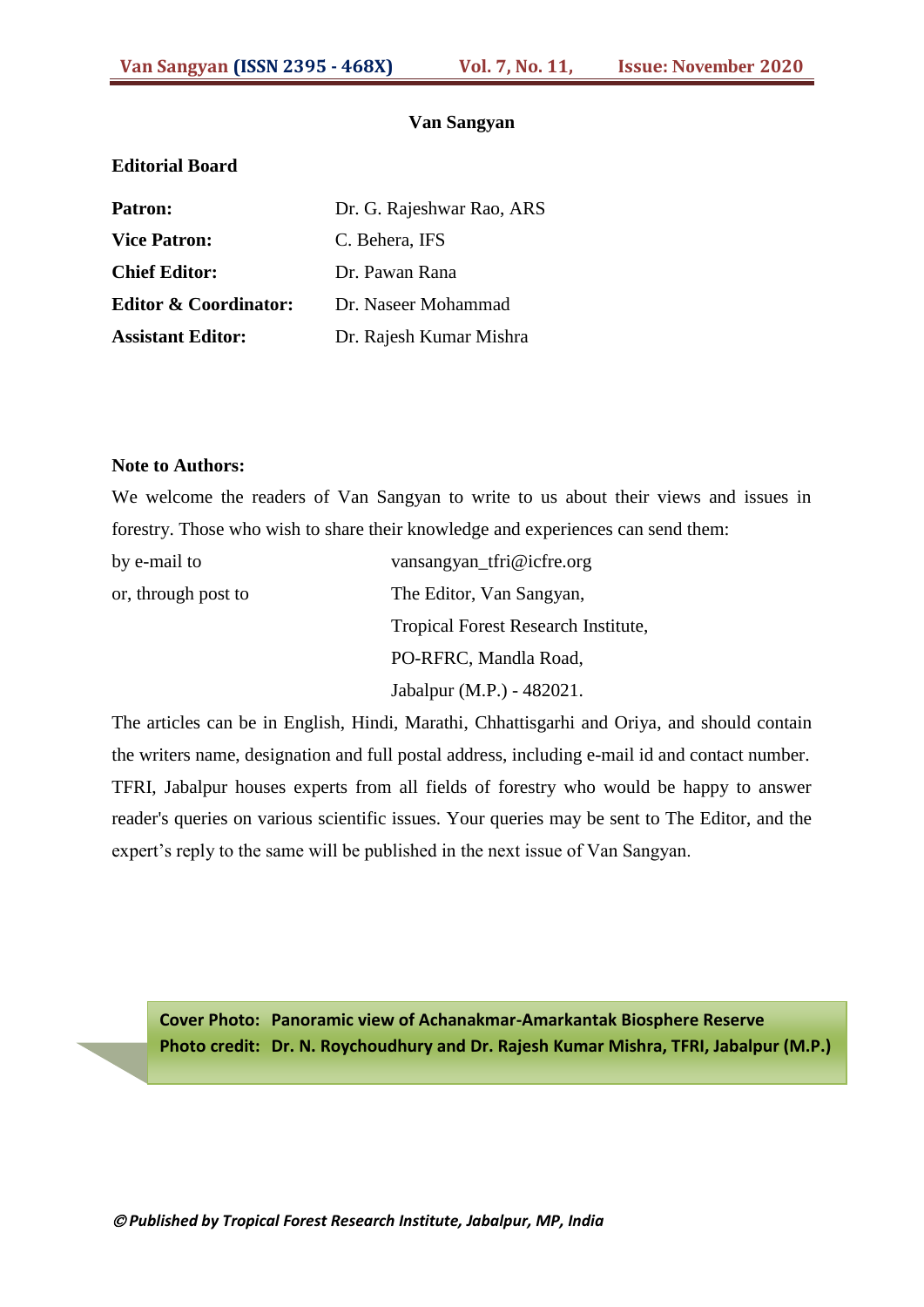#### **From the Editor's desk**



Throughout the course of history, all the social improvement and economic development are deeply concerned with soil loss and ecological environmental protection. Poor soil and water conservation measures will lead to land degradation that are either natural or human induced. Natural hazards include land topography and climatic factors such as steep slopes, landslides from frequent floods, blowing of high velocity winds, rains of high intensity, strong leaching in humid regions and drought conditions in the dry regions. It is now common sense that soil and water conservation is the insurance for national ecology and its development. Consequences to land degradation leads to increased use of inputs and greater costs where farmers attempt to combat reduction in yields with increased inputs, particularly fertilizers. For the past long period of time, soil and water loss has

been recognized as number one killer to the ecological environment and Kenya is at critical conditions for its development with complicated geological conditions and accelerated human destruction and serious soil and water losses. The United Nations predicts that 1.8 billion people will experience absolute water scarcity in less than 5 years, and worry that by 2025, two out of three persons will be living in waterstressed regions. Already every five persons worldwide cannot access their basic everyday water resource, a fact recently witnessed in Cape Town, South Africa which is in dire need of water with serious rationing of the commodity. Water may well be a renewable resource, but its capacity to renew itself depends on how it is managed. Man faces serious water management crisis according to the Pacific Institute book in its world water series. Increasing efficiency in use and reducing wastage in water systems is quite often the cheapest, easiest way for us to get new water, something that is mostly ignored in future water planning programs the world over. Poor management of resources such as unplanned land clearing for cultivation and deforestation of the water towers has led to serious environmental and ecological degradation as well as reduced water volumes.

In line with the above this issue of Van Sangyan contains an article on Soil and water conservation measures for sustainable agro ecosystem development of Uttrakhand. There are also useful articles viz.. Mycoforestry: A sustainable approach for the restoration of forests, Forest genetic resources: Importance and conservation using geoinformatics, Cultivation of Lucerne for enhancing livestock production, Managing forest soil through health cards in different forest divisions of India, Solar energy: Environmental impacts and Ailanthus webworm, Atteva fabriciella and its control measures.

I hope that readers would find maximum information in this issue relevant and valuable to the sustainable management of forests. Van Sangyan welcomes articles, views and queries on various such issues in the field of forest science. Looking forward to meet you all through forthcoming issues

> **Dr. Pawan Rana** Scientist 'E' & Chief Editor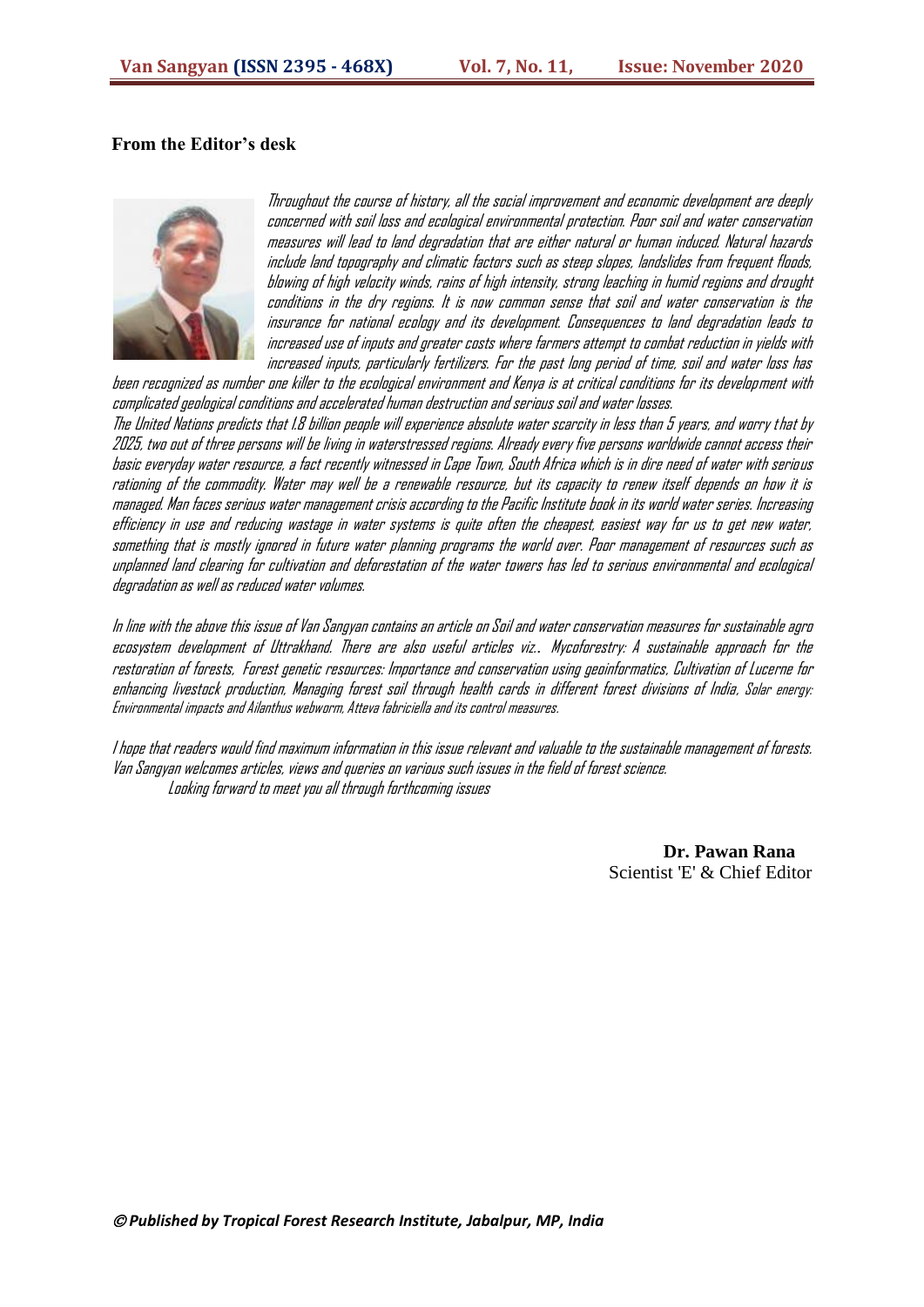#### **Disclaimer – Van Sangyan**

#### **Statement of Responsibility**

Neither *Van Sangyan* (VS) nor its editors, publishers, owners or anyone else involved in creating, producing or delivering *Van Sangyan* (VS) or the materials contained therein, assumes any liability or responsibility for the accuracy, completeness, or usefulness of any information provided in *Van Sangyan* (VS), nor shall they be liable for any direct, indirect, incidental, special, consequential or punitive damages arising out of the use of *Van Sangyan* (VS) or its contents. While the advice and information in this e-magazine are believed to be true and accurate on the date of its publication, neither the editors, publisher, owners nor the authors can accept any legal responsibility for any errors or omissions that may be made or for the results obtained from the use of such material. The editors, publisher or owners, make no warranty, express or implied, with respect to the material contained herein.

Opinions, discussions, views and recommendations are solely those of the authors and not of *Van Sangyan* (VS) or its publishers. *Van Sangyan* and its editors, publishers or owners make no representations or warranties with respect to the information offered or provided within or through the *Van Sangyan. Van Sangyan* and its publishers will not be liable for any direct, indirect, consequential, special, exemplary, or other damages arising there from.

*Van Sangyan* (VS) reserves the right, at its sole discretion, to change the terms and conditions from time to time and your access of *Van Sangyan* (VS) or its website will be deemed to be your acceptance of an agreement to any changed terms and conditions.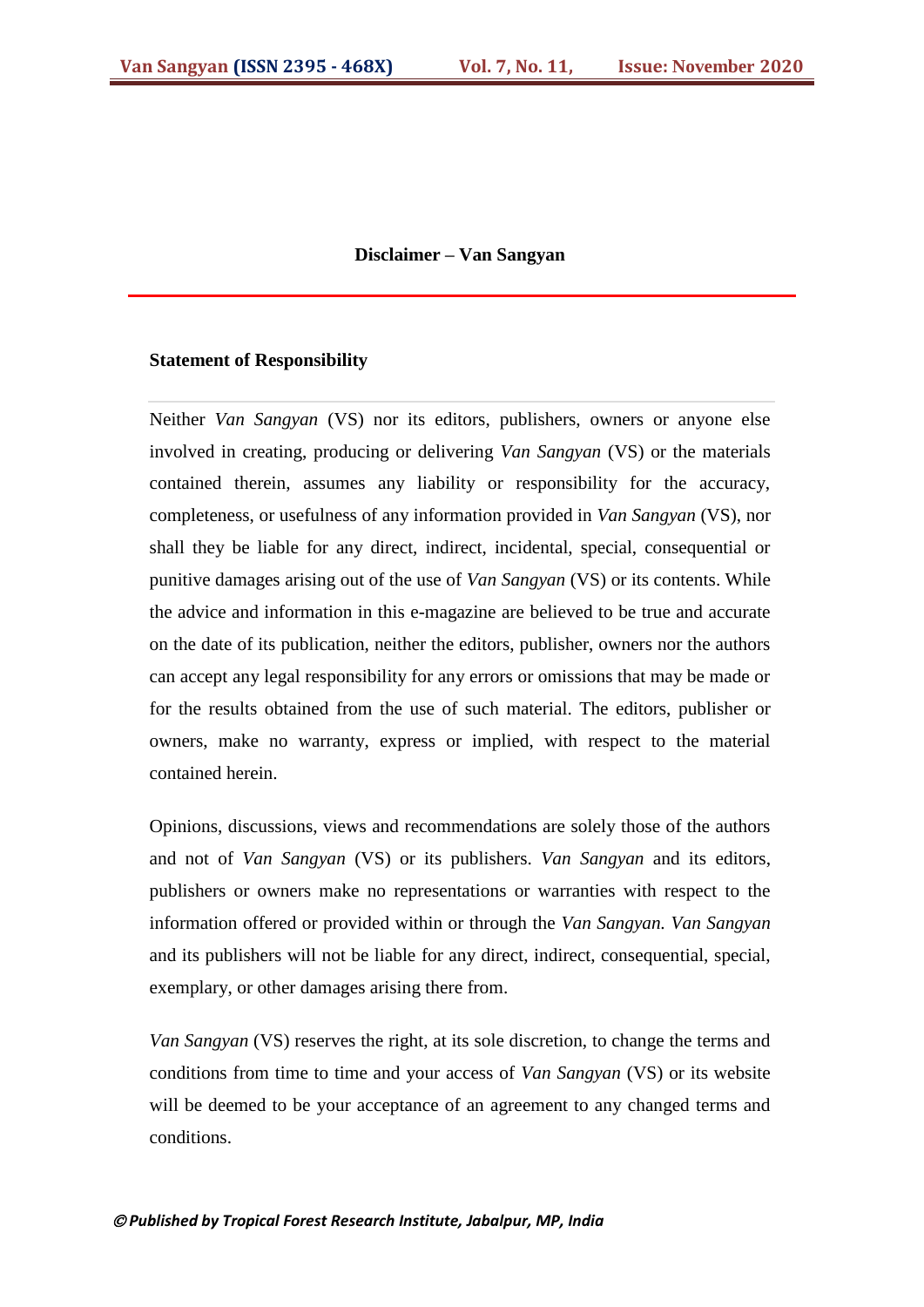|    | <b>Contents</b>                                                                                                                                              | Page |
|----|--------------------------------------------------------------------------------------------------------------------------------------------------------------|------|
| 1. | Soil and water conservation measures for sustainable agro ecosystem<br>development of Uttrakhand<br>Sneha Dobhal, Raj Kumar, Kanica Chauhan and Pravin Rawat |      |
| 2. | Mycoforestry: A sustainable approach for the restoration of forests<br>Jagadeesh Bathula, Sreedhar Bodiga and Suman Biyyani                                  |      |
| 3. | Importance and conservation<br>Forest<br>genetic<br>resources:<br>using<br>geoinformatics                                                                    | 9    |
|    | Lavanya V., Renjini S. L., Pavithra P., Swamy Gowda M. R. and Tresa Hamalton                                                                                 |      |
| 4. | <b>Cultivation of Lucerne for enhancing livestock producation</b><br>Brajkishor Prajapati, Chainu Ram Netam and Avikal Kumar                                 |      |
| 5. | Managing forest soil through health cards in different forest divisions of<br>India<br>Gayatri Kumari                                                        |      |
| 6. | <b>Solar energy: Environmental impacts</b><br>Rekha Agarwal                                                                                                  | 24   |
| 7. | Ailanthus webworm, Atteva fabriciella and its control measures<br>N. Roychoudhury and Rajesh Kumar Mishra                                                    | 27   |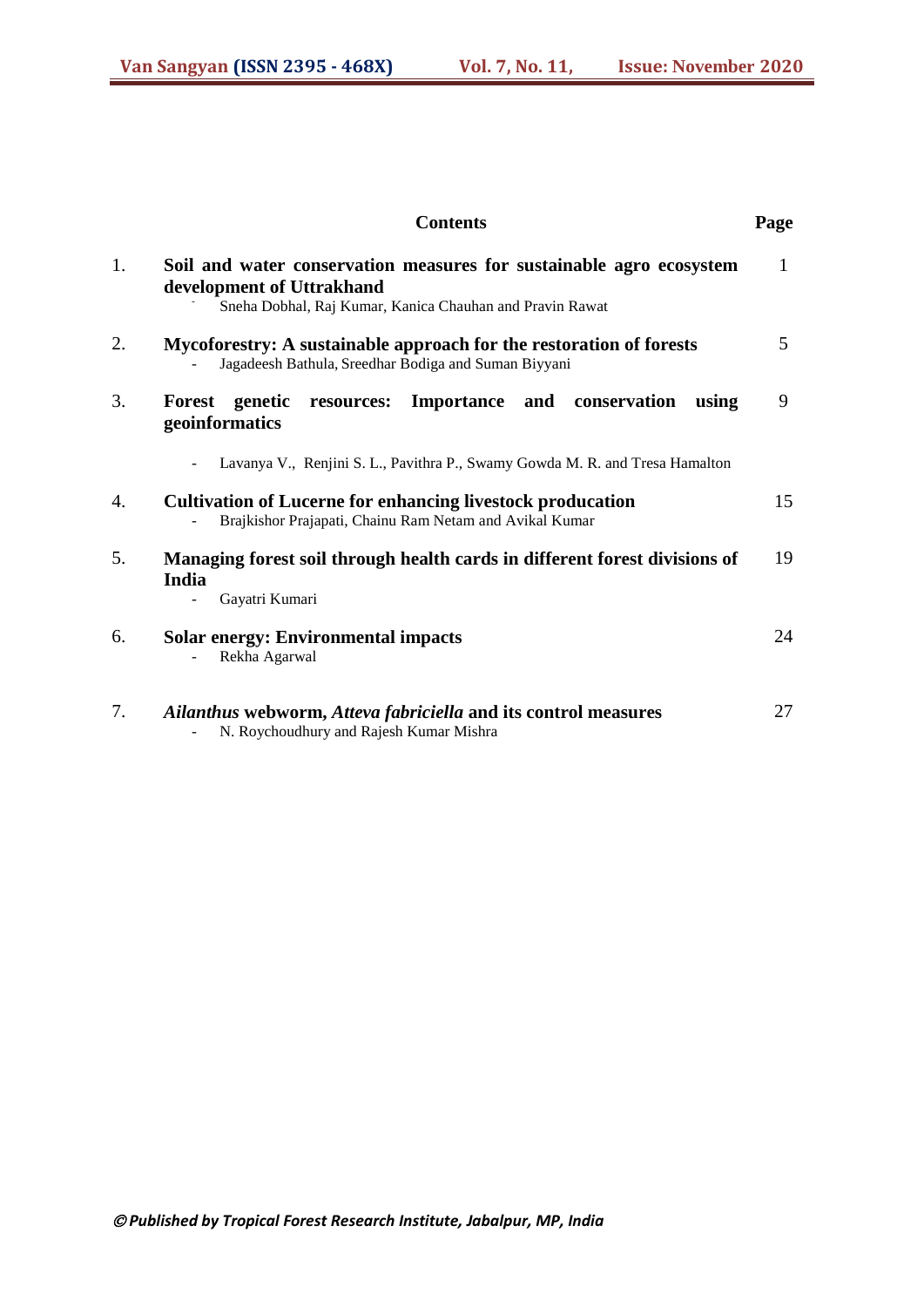## **Soil and water conservation measures for sustainable agro ecosystem development of Uttrakhand**

**Sneha Dobhal<sup>1</sup> , Raj Kumar<sup>2</sup> , Kanica Chauhan<sup>3</sup> and Pravin Rawat<sup>4</sup>**

<sup>1</sup>VCSG Uttarakhand University of Horticulture and Forestry College of Forestry, Ranichauri, Uttarakhand 2 ICAR-CSSRI, Zarifa Farm Kachhwa Road, Karnal, Haryana <sup>3</sup>College of Horticulture & Forestry Jhalawar Agriculture University, Kota, Rajasthan <sup>4</sup>Forest Research Institute Dehradun

Uttarakhand is a mountainous State in Northern India known for its diverse ecosystem, rich faunal & floral biodiversity, rivers & valleys and a rich cultural heritage. The total population of the state is 1.01crores (census 2011) out of which most of the people are poor accounting for 11percent of the population is below the poverty line as compared to 30.23 percent of those living on the plains. Human population is growing at a rate of 60.1 percent increases in the last decade, combined with an increasing livestock population has resulted in the increased demand for food, fuel-wood for humans, and fodder for livestock. As human population and livestock densities increase, the rate of degradation and the dependence on common property resources has also increased which required the collective management approaches. Many parts of the state are experiencing drought-like conditions with acute shortages of drinking water with the depletion nearly 30 percentwater source has lead to non-functionality of drinking water schemes.

A large part of the state (86 percent) is hilly with fragile soils and steep slopes that make them highly prone to soil erosion during the monsoon season. Each year state is losing fertile soil at a rate of 10 times more than the national average. This problem is further compounded by declining soil fertility due to high erosion and nutrient leaching through run-off water. Land degradation is therefore a serious problem in Uttarakhand with estimates suggested that upto1.6 million hectares land is facing varying degrees of degradation.

The country is facing heavy monsoon rain fury in different regions every year. The Himalayan region is ecosensitive zone with mountains, glaciers, lakes with gigantic river systems. 'Cloud burst' is a common phenomenon in most parts of Himalaya which poses great threat to environment & human settlements. Such frequent incidents can be managed by proper disaster management system, timely meteorological warning and quick and efficient governance. Irregular construction of commercial buildings, clearance given to hydel power projects and other industries without proper assessment of environmental impact leads to the obstacle in the natural flowing path of various river systems and consequently to the unexpected disaster.

Uttarakhand and Himachal Pradesh are two hill states in the Himalayan range that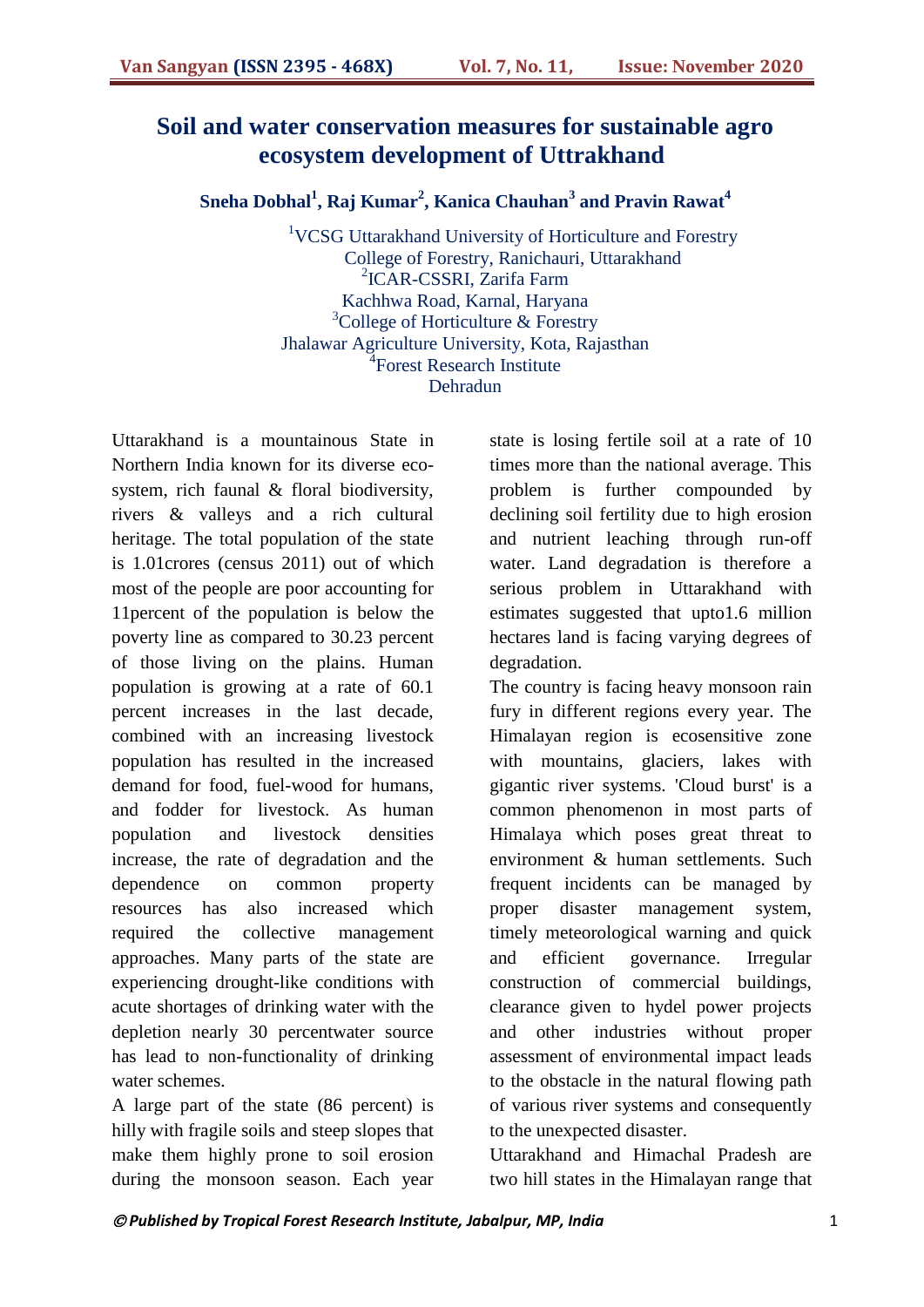are worst hit by the extreme rains that struck Northern India every year during monsoon leading to landslides, flash floods and heavy rains. Heavy rainfall every year creates havoc on the region because of the fragile slopes and poor soil stability of the Himalayan range. The assessment reveals that the mud slides and debris brought by the flood waters completely destroy the houses & farmlands standing crops & trees in several villages. Many households have losses all household goods and their domestic animals, which were significant contributors to household income. Hence, a family member frequently requires monetary assistance for rebuilding houses, rehabilitating farmlands and replacing household goods that they lose during the calamity. Further, during these periods injures to peoples, spread of disease, epidemics are also common occurrence. The overall losses due to flash flood and high erosion affects roads, bridges and jhulas including National Highway, water supply system, irrigation channels, sewerage, Power projects, transmission lines, Forest infrastructure, cultivated area, human & cattle lives, private houses, standing crops and fruit trees.

But man induced factors that have compounded the scale of the disaster such as unabated expansion of hydro-power projects, deforestation and construction of roads, ever-increasing tourism, especially religious tourism are also major causes for the unprecedented scale of devastation. A new (mountain) range like the Himalaya will remain steady if not tampered much, but the huge expansion of roads and transport is bringing the mountains in Uttarakhand to the down. Data with the Uttarakhand State Transport Department confirm that in 2005-06, 83,000-odd

vehicles were registered within the state and the figure increases to nearly 180,000 in 2012-13. Out of this proportion, cars, jeeps and taxis, which are the most preferred means of transport for tourists' visiting the state? Rampant construction of roads or dams has led to land use change and the cumulative effect is getting reflected in the extent of damage by the rains. Himalayan mountains were never so fragile, but the construction of roads with heavy machines and unplanned development activities has weakens the slopeswhich suffer from severe landslides during the rainy season. The landslide debris raises the river water level which leads to flash floods and damages in areas vicinity to the river system during heavy rainfall. Also due to unscientific mining, quarrying and cutting trees for development projects, hills slopes loses their stability and continuous disturbances resulting in the massive landslides and rapid erosion.

Water conservation is its use and management for the well beings of all the consumers. Water is abundant throughout earth, yet only three percent of all water is fresh water and less than seventeen percent of freshwater is usable. There are multiple domestic, industrial and agricultural uses, while most of the usable water is utilized for the irrigation. It is predicted thatafter fifteen years, nearly two-thirds of the world"s population will be living in some sort of acute water shortage. Although water scarcity will rise day by day, but there are many ways to start better conserving the existing water sources. Water conservation is rapidly become a hot topic, yet many people do not realize the concerns involved with soil conservation as well. Soil conservation is defined as the control of soil erosion in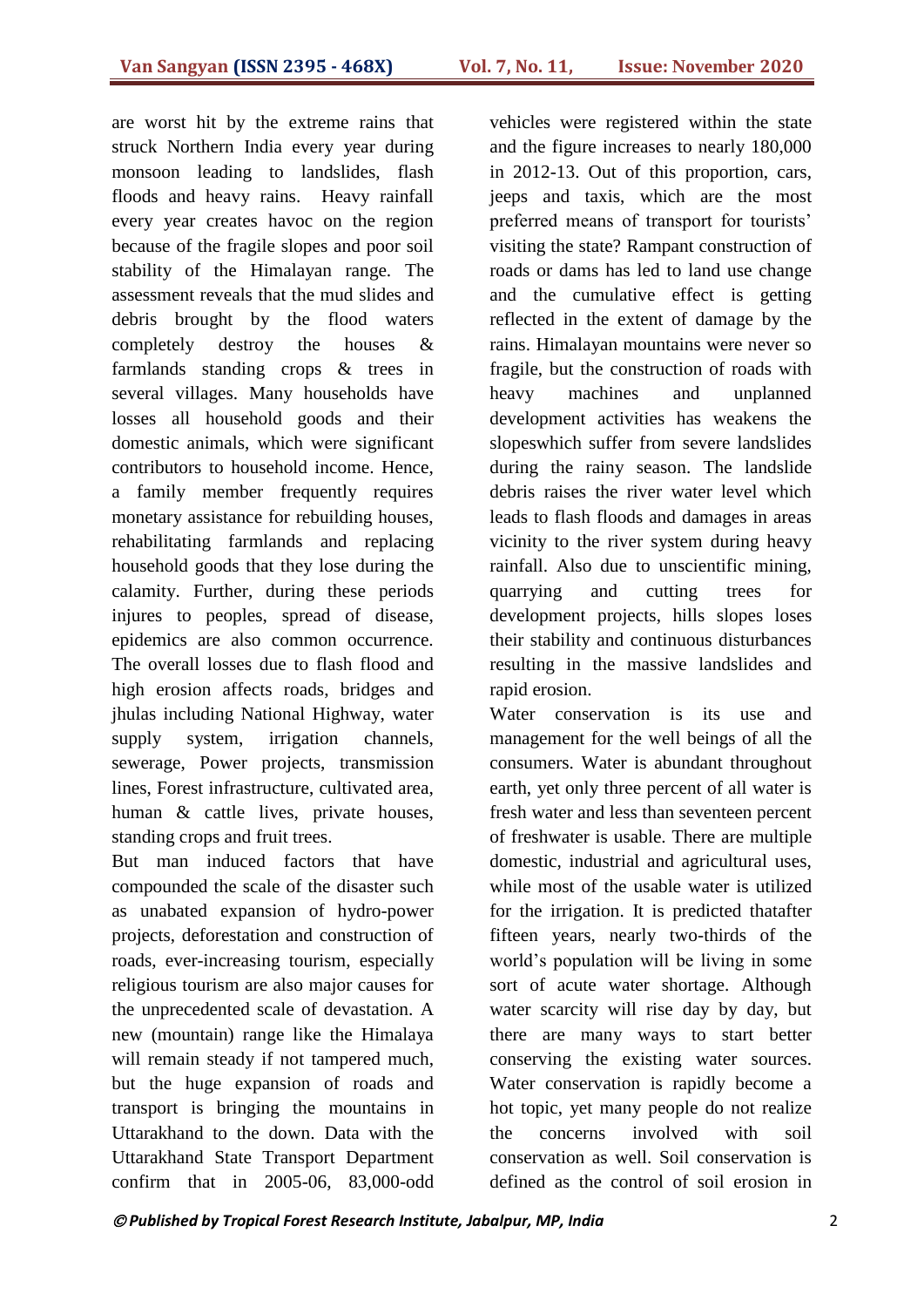order to maintain landscape and agriculture productivity. Soil erosion is often the effect of many anthropogenic such as construction, cultivation and other activities and natural causes such as effect of water and wind.

There are various scientific methods for soil and water conservation for arable and non-arable lands to prevent soil erosion and retention of soil moisture. Several mechanical measures like terracing, bunding, bench terracing, till farming, contour cropping, strip cropping, etc. are practised to minimize run-off and soil erosion, particularly on the slopes in arable lands.Apart from this, tree based farming system like agro forestry, farm forestry and agri-horticulture systems have demonstrated strong and long term potential in protecting the soils from erosion. In non-arable lands measures like, trenching, watling, retaining walls, crib structure, geotextiles, check dams, gully plugging, gabion structure, spillways and afforestation are highly effective in reducing the soil erosion. For water harvesting, structures like ponds, check dams, contour trenches/bunds, small dams and tanks etc. can be constructed for storing the excess water which can be used during dry seasons and in low rainfall areas. These measures in agriculture and non-agriculture land can help in avoiding and preventing disaster due to heavy rainfall and soil erosion.

Rainfall management and resultant run-off through watershed management helps greatly to the sustainability of the Himalayan Mountains. A watershed is a drainage basin area bounded by the divide line of water. Himalayas are one of the most vital watersheds in the world, but are threatened by deforestation & other ecological malpractices that have resulted

in the depletion of soil and water resources. For watershed management programmes works such as soil and land use survey, soil conservation measures, afforestation, social forestry programs and drought prone development programs and water harvesting measures are adopted and implemented. In watershed development, mechanical measure helps in reducing the water velocity and conserves rain water, while afforestation, agroforestry and tree plantation programmes prevents soil erosion in the watershed and similar lands. Soil and water conservation measures have great advantages in different lands. Along the roadside construction of the toe wall and toe drain prevents the occurrence of landslips. Similarly, check dams in nonarable areas improve the condition of water springs and streams. A terrace on hill slopes prevents the soil erosion and enhances the agricultural productivity. Gabian structure along the stream banks prevents soil erosion and flooding along the adjoining areas and stabilizes agriculture fields from excess runoff generated from the heavy rainfall event. Presence of forests in the upper portion and agriculture in the lower portion in a watershed protect later from heavy rainfall events as forest reduces the runoff quantity. Sometime landslips are also occurred in the forest area that may be due to fragile geology, high soil moisture or tree weight, but still there is need to find out the exact cause of landslide in forest area. Grasslands are equally effective for soil and water conservation. A tree and shrubs combination also helps in protecting lands from the effect of erosion. During time of heavy rainfall, agro forestry system could reduce damage to the crops as former are least affected by heavy rainfall events. Therefore, soil and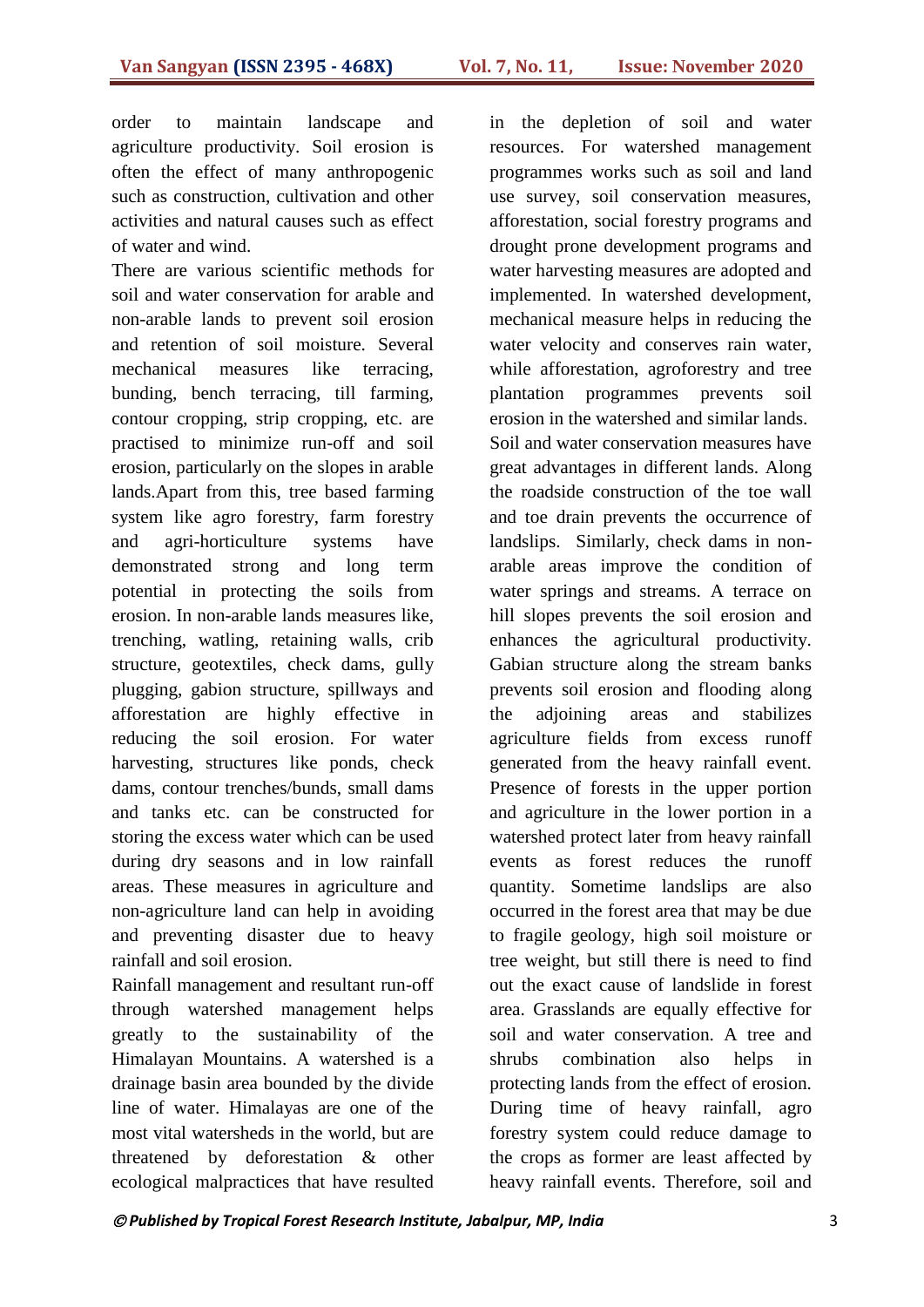water conservation measures on watershed basis are important for protecting and enhancing landscape productivity. Further, study needed to be carried out to assess the carrying capacity of the Himalaya and development activities should be planned accordingly**.**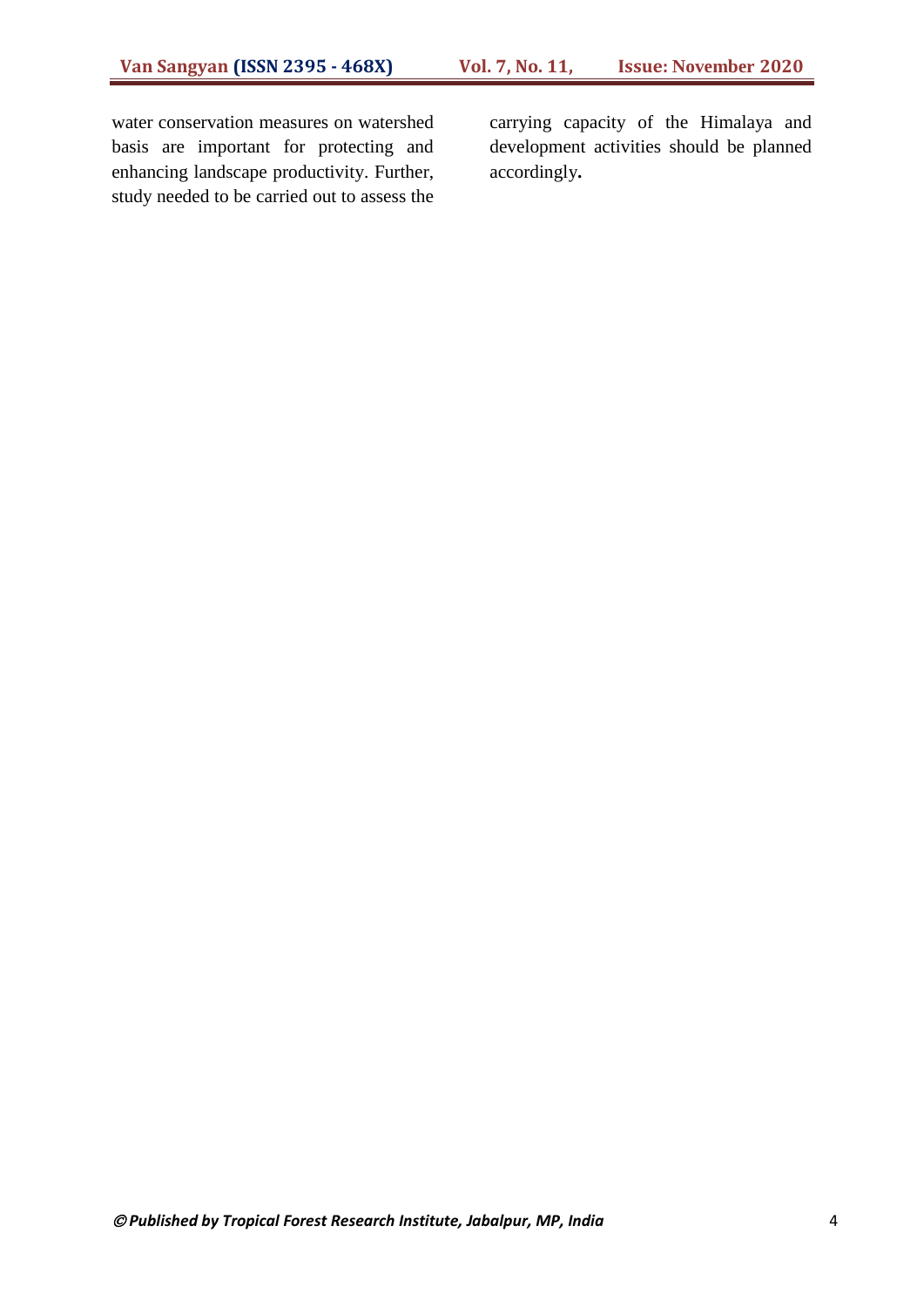# **Mycoforestry: A sustainable approach for the restoration of forests**

**Jagadeesh Bathula, Sreedhar Bodiga and Suman Biyyani**

Department of Natural Resource Management and Conservation Forest College and Research Institute, Hyderabad Mulugu-502 279, Telangana, India E-mail: jagadeeshfcrits@gmail.com

## **Introduction**

Mycoforestry is that the use of fungi to sustain forest communities will be a brandnew technology application to inoculate (to seed) wild edible mushrooms directly in forests. With this new technology we'll be ready to introduce edible mushrooms with high value directly in our forests, and, as they become healthier, we will get a secondary crop to the forests, besides timber. The most goals of the new technology are that it can be used directly on mature trees (forests) and mature happens only 1 year later. It can be employed by forests house owners and Governments fascinated by developing a wild mushroom harvest industry, to get an economic profit from the forests or in relation with rural development in forest areas.

## **Mycoforestry is wont to accomplish the subsequent goals:**

- 1. Preservation of native forests
- 2. Recovery and use of forest debris
- 3. Enhancement of replanted trees
- 4. Strengthening property of ecosystem
- 5. Economic diversity

Most of the wild mushrooms live in association with the tree roots, in a symbiotic relationship referred to as mycorrhiza. Several corporations have developed biotechnological procedures to ascertain and enhance these associations between some necessary market fungi and

a few trees. 99% of the tree species are mycorrhyza dependent. Therefore, having ability to infect their roots with selected fungi can improve tree fitness moreover as give you a replacement financial gain from the mushroom fruiting. With the planned technology many wild edible and medicative mushrooms may be cultivated in forests.

#### **Procedure**

- Production of mushroom seed (spawn) within the laboratory. Inoculation ought to be done twice (spring and autumn) however solely the first year. Once inoculated, mushrooms will fruit per annum for following twenty years.
- Using of the instrumentality for inoculation. For example, an injector that may be tailored to a tractor or to a bulldozer because it works through the trees, spawn is injected to their roots.
- Follow of forest management to make sure the simplest mushroom productions

in every ecosystem. each mushroo m prefers some special canopy, tree density, age of the stand, etc.

Mycoforestry could be a new rising science, an off-shoot of Eco-forestry practices with a stress on the role of useful fungi.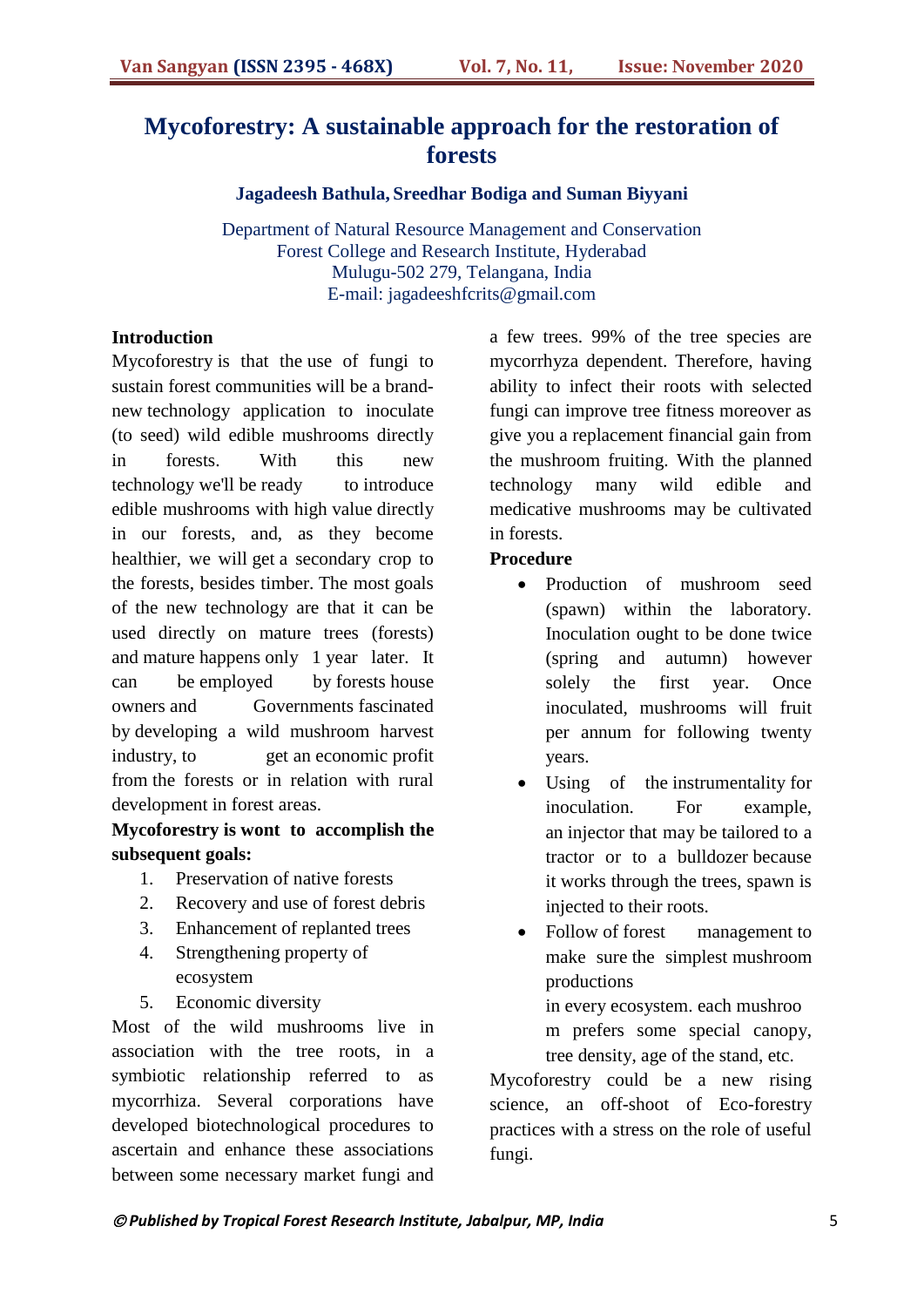- 1. Identification, isolation and utilization of native plant species within the habitat restoration.
- 2. Amplify saprophytic fungi based on availablewood substrates.
- 3. Select fungal species which may help plant communities.
- 4. Select mushroom species that attract insects whose larvae are food for fish and birds.
- 5. Select fungal species in step with their interactions with microorganisms and plants
- 6. Choose species that vie with disease causing fungi (such as *Armillaria* species and *Heterobasidionannosum*) by using mycorestorative saprophytes like *Hypholoma*, *Psilocybes*, *Trametes*, *and Ganoderma*.
- 7. Choose species of acknowledged medicative or cul inary worth and economically valuable mushrooms.
- 8. Use spored soils in chain saws, chippers, and cutting tools so wood debris is straight away place into contact with fungal spores, rushing up decomposition.
- 9. Retain wood debris mass on site, and place debris around newly planted trees, on roads, or where erosion management is needed.
- 10. Use mycorrhizal spores once replanting forestlands. (Seedlings cultivated in pasteurized or constructed soils on tree nurseries generally lack mycorrhizae.

**Benefits of Mycoforest Nutrient cycling**

Mushrooms contribute phosphorus and confer different ecological edges to the forest ecosystems. Mushrooms become launching platforms for explosive growth of growth promoting microorganism populations. Mushrooms have a preselecting influence on the bacteria sharing their habitat. Bacteria helpful to trees regulate inputs and outputs of nitrogen and are phosphorus. Mycelium absorbs phosphorus from its surroundings, moving these mineral salts over distances, and later releases this mineral once mushrooms rot or the mycelium dies. Fungal-decomposing bacteria then absorb the phosphorus. Because the mushrooms rot, the ecosystem benefits from this cycling of essential minerals during which the bacteria permit phosphorus, zinc, potassium, and different minerals to be redeposited into the nutritional bank.

In other words, mushroom remains fertilize the ecosystem. Other organisms quickly consume the dying and rotting mushrooms. As plants grow, their falling leaves, branches, and flowers enter into fungal cycle of decomposition. It is a highly energized state of regrowth response and is a nature's safeguard mechanism for rapid, adaptive habitat renewal. After catastrophes strike, the saprophytes lead the way toward renewal, supporting the construction of complex life-supporting soils system.

## **Valuing biodiversity**

Reforestation efforts are greatly increased once mycorrhizae are introduced to sprouting seeds or to the roots of young trees at the time of planting. The worth of fungi is being recognized when economists assesses forests. Several researchers sincerely believe that secondary product from forestecosystems, additionally to the opposite edges they offer, provide robust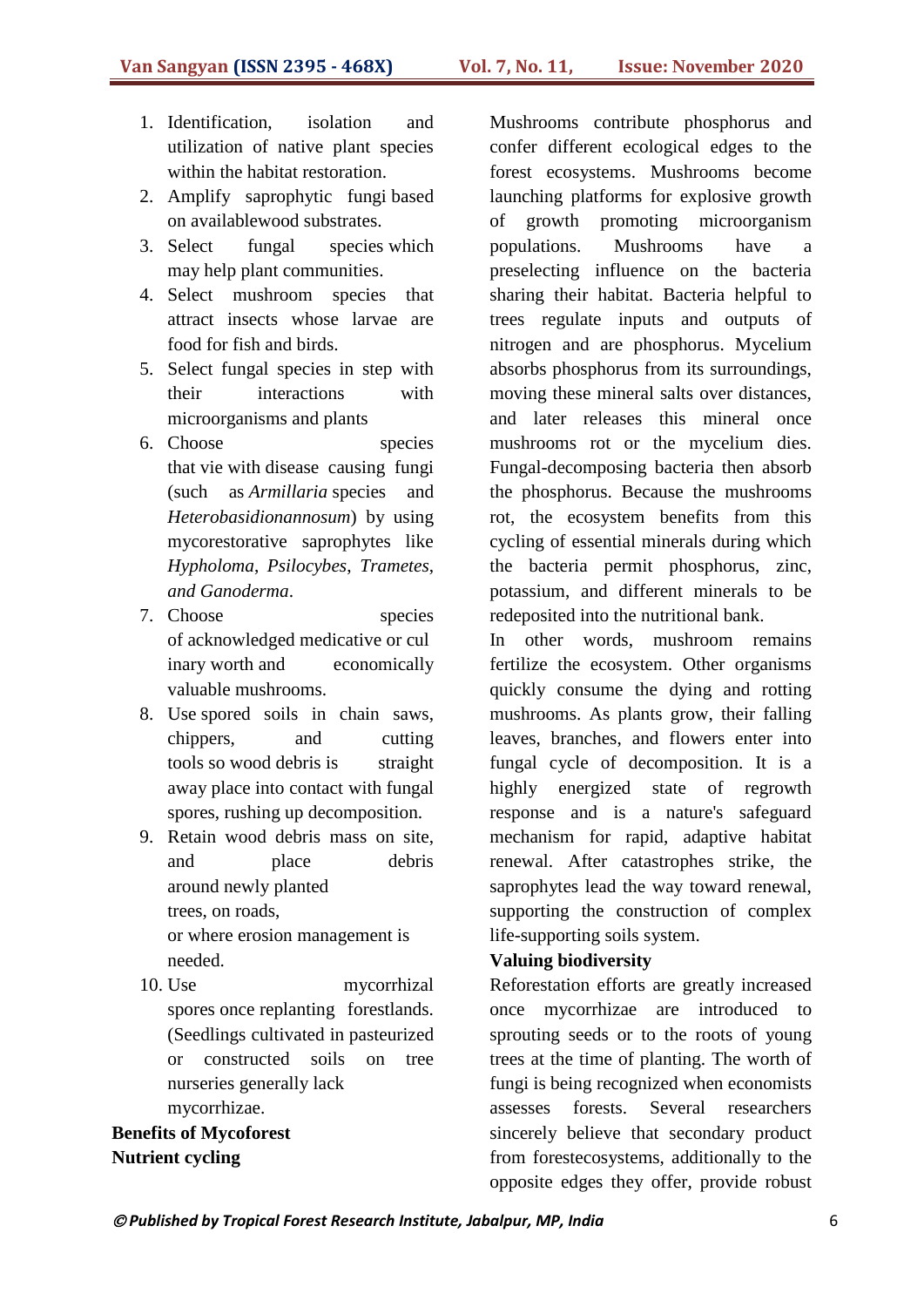economic incentives to leave the forests intact. Placing an economic value on an aesthetic - for instance unspoiled landscapes, an incalculable like biodiversity, or undiscovered mycomedicines - confronts the simplistic conclusions of conventional economic models that compare timber and mushrooms as two mutually exclusive commodities. From an economic perspective, many biologists believe the part is under appreciated.

Taking into consideration high-value mushrooms, selective harvesting of developing second- and third-growth forests, however, when done with the intention of preserving other secondary forest products such as mushrooms, may prove to be the best practice for sustaining profits. These principles are the cornerstone of an emergent new management strategy called "ecoforestry." We can't yet accurately assess the value of our old-growth forests, but the valuations continually increase directly in proportion to our knowledge. If a mushroom species exclusive to the old-growth forest prevents a viral epidemic that could kill millions and cost billions, how do we value it? Mushroom species producing enzymes to break down VX toxin and antibiotics protecting cells from pox and HIV viruses dramatically increases the value of oldgrowth forests. Losing these antiviral species in order to improve the quarterly reports of lumber companies may cost our civilization far more in economic terms than it gains for a single industry: the longer term of our species might virtually be at stake.

**Recycle wood debris for forest recovery** After loggers haul trees away, vast debris fields remain behind: stumps, brush, and downed small-diameter or otherwise unmarketable trees. Until this wood debris decomposes, its biomass is locked away from the food web and is therefore unavailable to bacteria, protozoa, insects, plants, animals, and other fungi, some of which would dismantle the cellular structure of wood, freeing nutrients. In order to stimulate decomposition and trigger habitat recovery, we can selectively introduce keystone mushroom species such as saprophytic fungi, the first species to feed on dead wood.

Making wood debris fields more fungus friendly speeds up decomposition and helps the decomposition cycles become more balanced. To help nature recalibrate after logging, fungi must be brought into close contact with the dead wood so that the forest floor can act as a springboard for saprophytic and other fungi, which are instruments of the forest's immune system, ready to heal its wounds. For several years after a forest has been cut, the mycosphere survives underground, with an increasing loss of diversity over time unless plant communities and debris fields are renewed.

In forestlands, mycelium follows trails of fallen wood. Sticks and branches making ground contact are soon consumed by mycelium from existing fungal communities. From the ground, mycelia literally reach up into the newly available wood. Whether wood is whole or fragmented affects the rate at which nutrients return to the soil: wood chips are quickly consumed by fungal mycelium, whereas logs decompose much slower. Wood fragments with greater surface areas are more likely to have contact with spores or mycelium; this is especially true in the cultivation of mushrooms where spawn growth is integral to success. The fungal recycling of wood chips lessens reliance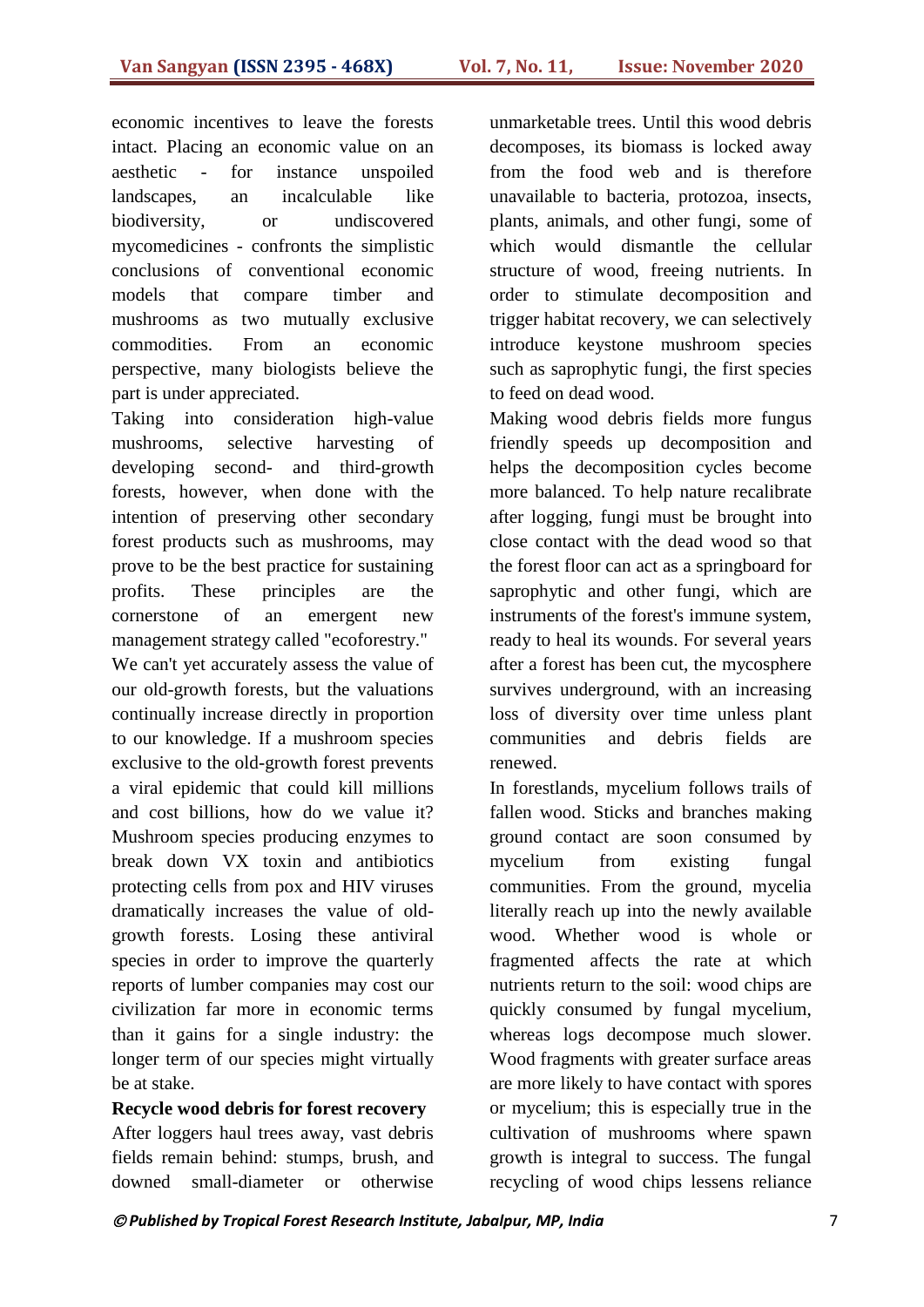on fertilizers, herbicides, and pesticides. So, leaving the chips in the woods helps recovering forest soils just like leaving stubble on farmed land helps agricultural soil. However, if the wood is reduced to too fine a dust and piled too deeply, it suffocates aerobic fungi, including beneficial saprophytes, and anaerobic organisms flourish.

#### **Conclusion**

Mycoforestry is an ecological forest management system implemented to enhance forest ecosystems and plant communities through the introduction of mycorrhizal and saprotrophic fungi. It and can be implemented as a beneficial

component of an agroforestry system. It can enhance the yields of tree crops and produce edible mushrooms, an economically valuable product. By integrating plant-fungal associations into a forestry management system, native forests can be preserved, wood waste can be recycled back into the ecosystem, planted restoration sites are enhanced, and the sustainability of forest ecosystems are improved. Mycoforestry is an alternative to the practice of clearcutting, which removes dead wood from forests, thereby diminishing nutrient availability and reducing soil depth.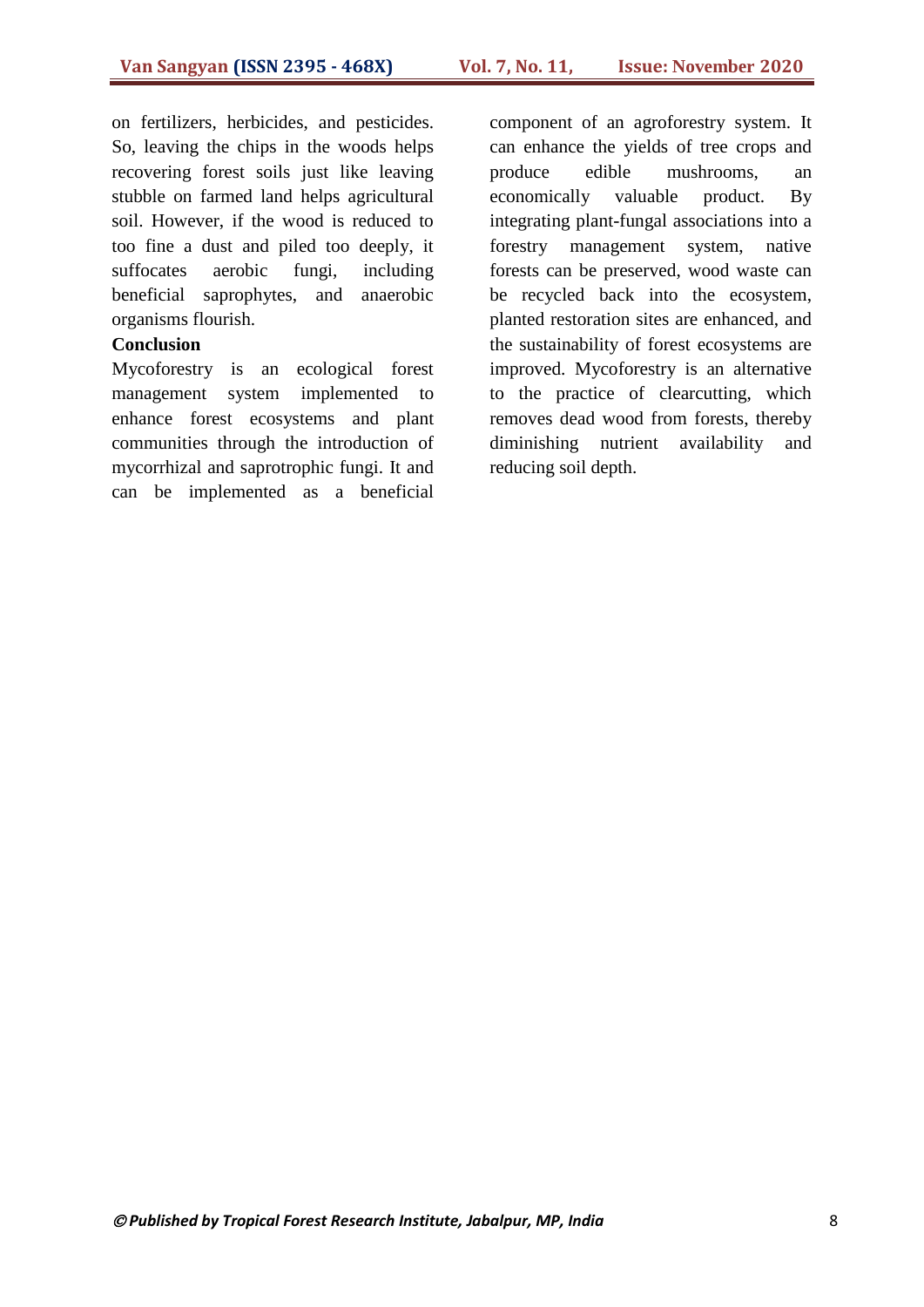# **Forest genetic resources: Importance and conservation using geoinformatics**

**Lavanya V., Renjini S. L., Pavithra P., Swamy Gowda M. R. and Tresa Hamalton\***

Institute of Wood Science and Technology

(Indian Council of Forestry Research & Education, Ministry of Environment, Forests and Climate Change, Govt. of India) Bengaluru

\*E-mail: tresa@icfre.org

Genetic resources are referred as the "first resource' among the natural resources on this planet - the others being land, air and water. This resource includes the presence of vast diversity among and between species of animals, plants and microorganisms. Within this diversity there is a hierarchy of organisation, and the term genetic resource has meaning at each level. Forest genetic resource (FGR) is defined as the genetic variability of tree species, which has a potential or real value for humans. FGR constitutes one part of the broader grouping of "plant genetic resources for food and agriculture', defined as "any genetic material of plant origin of actual or potential value for food and agriculture", which is generally taken to include forestry also.

#### **Importance of FGR**

The immense value and contributions of FGR for humankind and other forms of life on earth, are often difficult to quantify. The absolute and relative value of forests and trees, and their products and services vary tremendously from country to country. An underlying and unifying theme from the country reports is that this value depends on the continued availability, access and use of FGR. Forest resources have major social, cultural and spiritual values, mainly at tree species level. In India, about 1.5 lakh sacred groves have been reserved, and certain tree species have tremendous social and cultural importance, e.g. *Ficus religiosa* in religious ceremonies, *Santalum album* in burial ceremonies and *Azadirachta indica*  in traditional medicinal culture.

Almost 1.6 billion people, more than 25 percent of the world"s population, depend on forest resources for their livelihoods. The key economic values associated with forests occur both in formal sectors, e.g. production, trade and employment (associated mainly with timber, pulp and paper industries), and in informal sectors, which are often poorly documented, such as local uses of forest foods, fuel wood and herbal medicines. About 1 billion people worldwide depend on drugs derived from forest plants for their medicinal needs. In many developing countries, fuel wood is the primary source of energy, meeting in some cases as much as 90 percent of energy requirements. Indigenous tribes, who live within the forest areas, depend upon many forest products for their sustenance and economy.

Forest genetic resources also have major scientific value. Intraspecific diversity can be used to understand the genetic, biochemical and physiological basis for resistance to pests and diseases, or environmental stresses such as extreme climatic events (drought or flooding) and edaphic extremes (salinity, acidity etc.). It can also be used to identify biosynthetic pathways for production of important products and metabolites. FGR are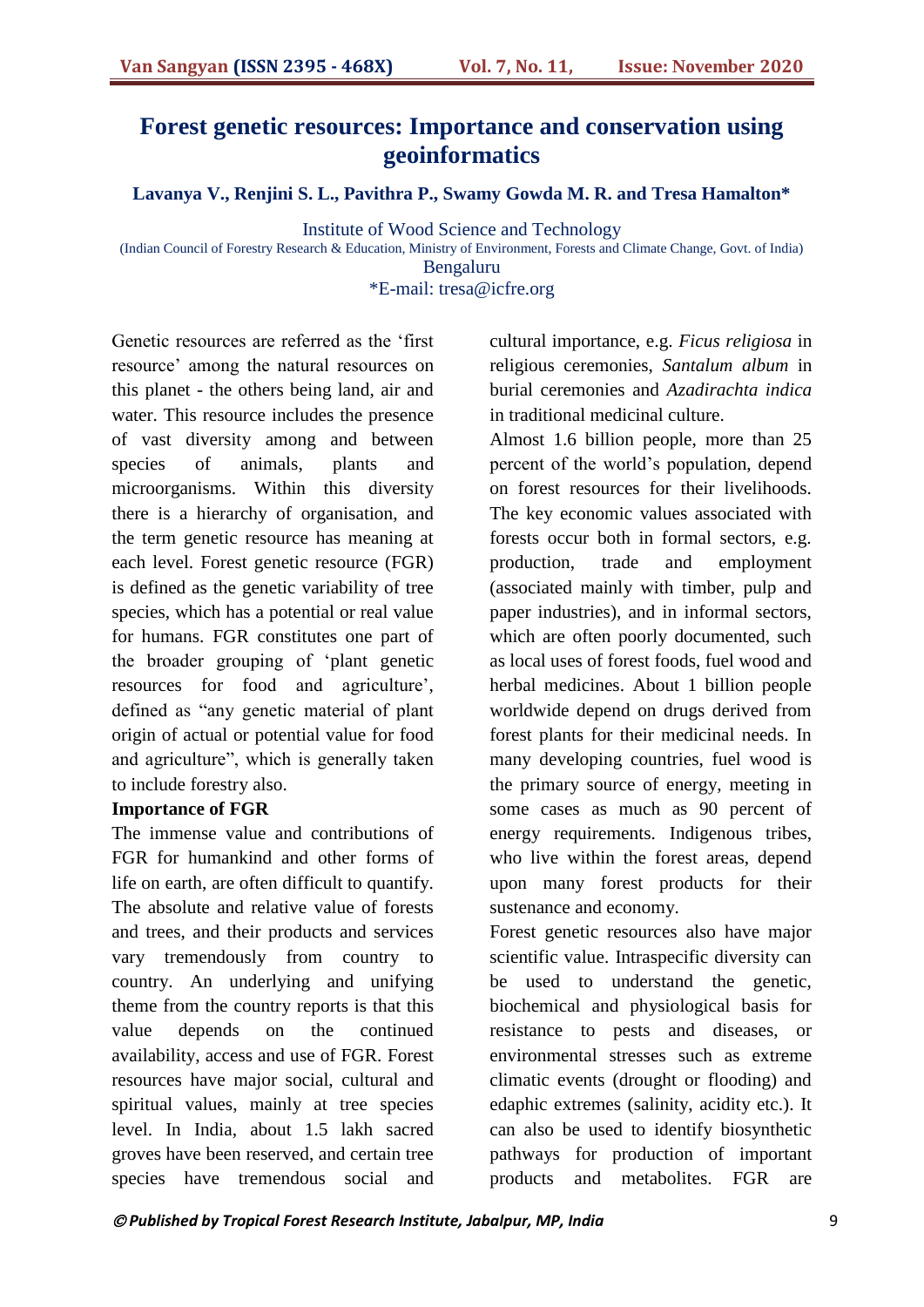included as a subset of agrobiodiversity. Nearly 90 percent of terrestrial biodiversity is found in the world"s forests. The vast richness of herbivorous insects in moist tropical lowland forests has been shown to be driven by the phylogenetic diversity of their plant assemblages.

Trees and forests, and their genetic resources have an essential and central role in limiting the rise of atmospheric carbon through sequestration. Vigorously growing planted forests store vast amounts of carbon. Brazil has retained healthy natural forests such as the Amazon forest, which maintain global climatic conditions. Resilience capacities of forest ecosystems are conferred at multiple scales, through genetic, species and landscape heterogeneity. The ability of an individual forest stand to adapt to and recover from environmental changes will depend on the number of species, their diversity, individual adaptive capacities and abilities to substitute different functions. This is key to their buffering of impacts of environmental change and maintenance of ecosystem functioning.

Economically important, although often threatened, diversity is contained in wild tree relatives. Many NWFP (non wood forest product) species have a wide genetically determined variation in the yield and quality of their products, and indeed some industries are only possible because of this variation. An example is UMF (unique manuka factor®) honey, which is a honey with high antimicrobial properties produced only by bees feeding on the nectar of particular populations of *Leptospermum* species. The rich species diversity of tropical forests directly contributes to their provision of a wide range of NWFPs.

Sandal, prized for its heartwood and oil, is an economically important tree species, which has been a major source of forestbased revenue for the government for the past several decades. Due to overexploitation over the years, the sandal genetic resources are fast declining. This has not only resulted in considerable reduction of income to the government, but also in losing of hereditary source of income, as well as skills associated with the sandalwood handicraft. Allozyme analysis of sandal populations in the Western Ghats and Deccan Plateau regions, showed significant decrease in the heterozygosity of populations. This is an example, where there is a great dependency of local livelihoods on sandal resources, as well as the need to have a sustainable genetic resource to support their socio-economical situation.

Forest genetic resources have many utilities, and the most important application is in breeding. Tree breeding is a rather slow process, as one cycle of testing and selection may take decades. Traditional tree breeding is based on the phenotypic selection of individuals (plus trees), testing their progeny and then selecting again the best individuals for the establishment of seed orchards and further breeding. Testing is usually focused on growth, wood properties, resistance or tolerance to pests and diseases, and other traits of commercial interest. More recently, climate change-related traits such as plasticity and drought tolerance have been increasingly considered in breeding programmes. Molecular marker-assisted selection (MAS) has raised hopes to reduce the time and money needed for tree breeding, but the polygenic architecture of the traits and the variable expression of quantitative trait loci across environments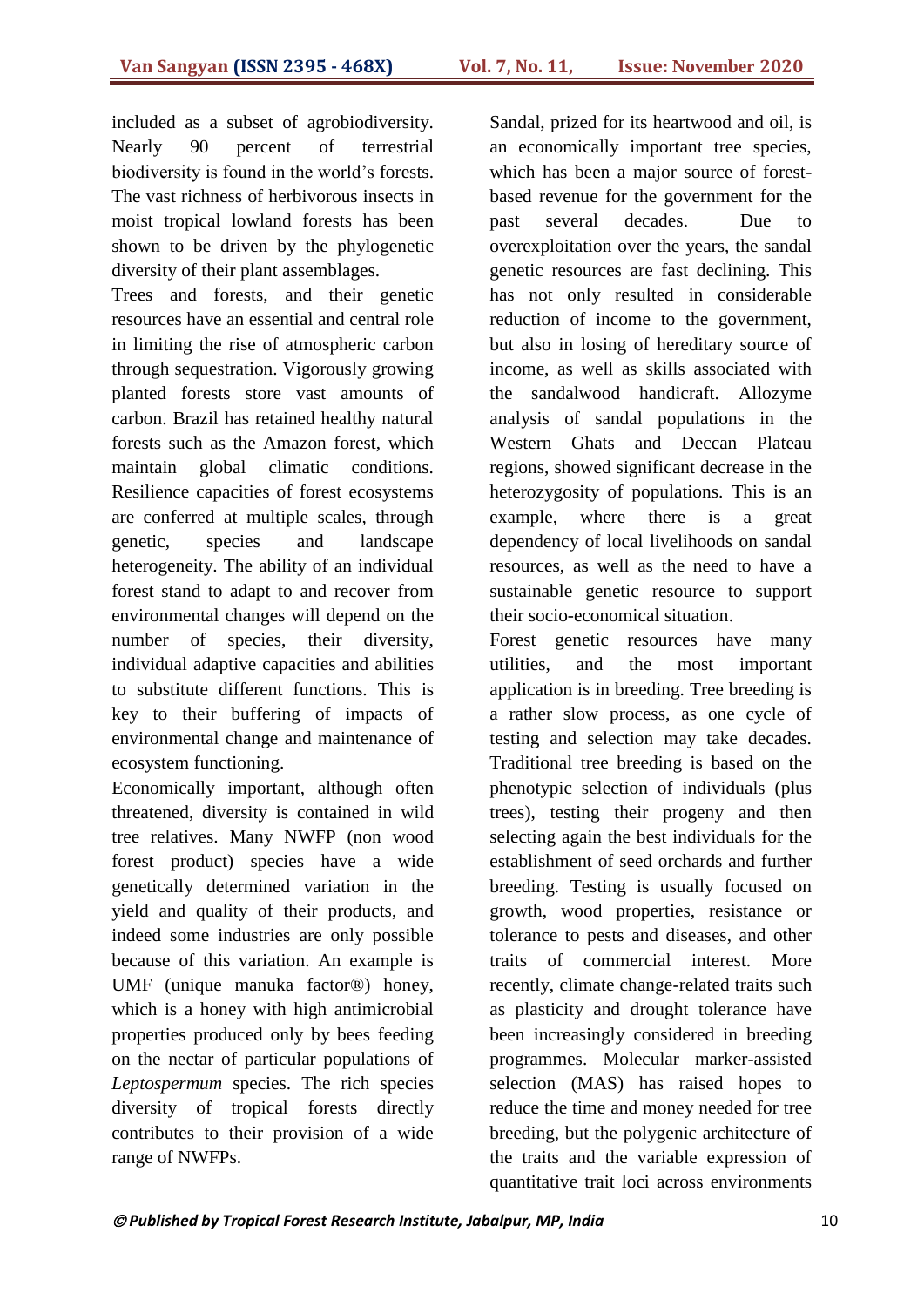mean that progress remains difficult when applying MAS to forest trees.

## **Conservation of FGR**

Conservation of FGR comprises the actions and policies that assure the continued existence, evolution and availability of these resources for present and future generations. FGR is vital for adaptation to future changes such as climatic extremes and new warmer climates brought about by increases in atmospheric  $CO<sub>2</sub>$ . It would be reprehensible to allow useful tree species and populations adapted to cooler climates, to become extinct from global warming and other factors, when their germplasm might be conserved safely and relatively cheaply in cold storage, such as the Svalbard Global Seed Vault in Norway  $(-18<sup>o</sup>C)$  for several hundred to thousands of years.

There is a need to maintain as much intraspecific diversity as possible, to allow tree breeders to continue to select and develop improved and adapted germplasm, to cope with new demands and growing conditions. Conservation of intraspecific diversity will also serve the development of new wood products and NWFPs, especially pharmaceuticals and neutriceuticals such as sources of antioxidants, anti-inflammatories and other chemoprotective natural compounds.

There are basically two strategies for the conservation of FGR, *in situ* (on site) and *ex situ* (off site). *In situ* conservation is the process of conserving endangered plant species in its natural habitat, and the maintenance and recovery of viable population species at the location where it was found. *Ex situ* conservation is the conservation of an endangered species outside its natural habitat. In this method, genetic information of cultivated plant species are stored as gene banks for future use. The selection of a suitable method for FGR conservation is based on different criteria such as available genetic material, time available, scale and specified aim.

#### **Geoinformatics for FGR conservation**

Geoinformatics deals with the acquisition, storage, processing, presentation and dissemination of geoinformation, and can be exploited for the conservation of FGR. Satellite remote sensing measures forest resources based on the interaction of electromagnetic radiation with the target and analysis of returned signal as recorded by a sensor. A geographical information system (GIS) is a computer system with integrated hardware, software and data, which are used for capturing, storing, managing, analysing and displaying all forms of geographically referenced information. Remote sensing provides a sound data base for generating baseline information on natural resources, a prerequisite for planning and implementation, and monitoring of any developmental programme. GIS offers an ideal environment for integration of spatial and attribute data on natural resources for formulating the developmental plan of an area taking into account social, cultural and economic needs of the people. The digital elevation model generated from the measurements made by Global Positioning System (GPS) through digital photogrammetric approach enable to further refine the developmental plans.

GIS clearly visualise the areas of sensitive species that are currently unprotected, which facilitates decision making by relevant authorities and encourages the implementation of conservation policies. Data about FGR could be collected through remote sensing, aerial photography and satellite imagery, and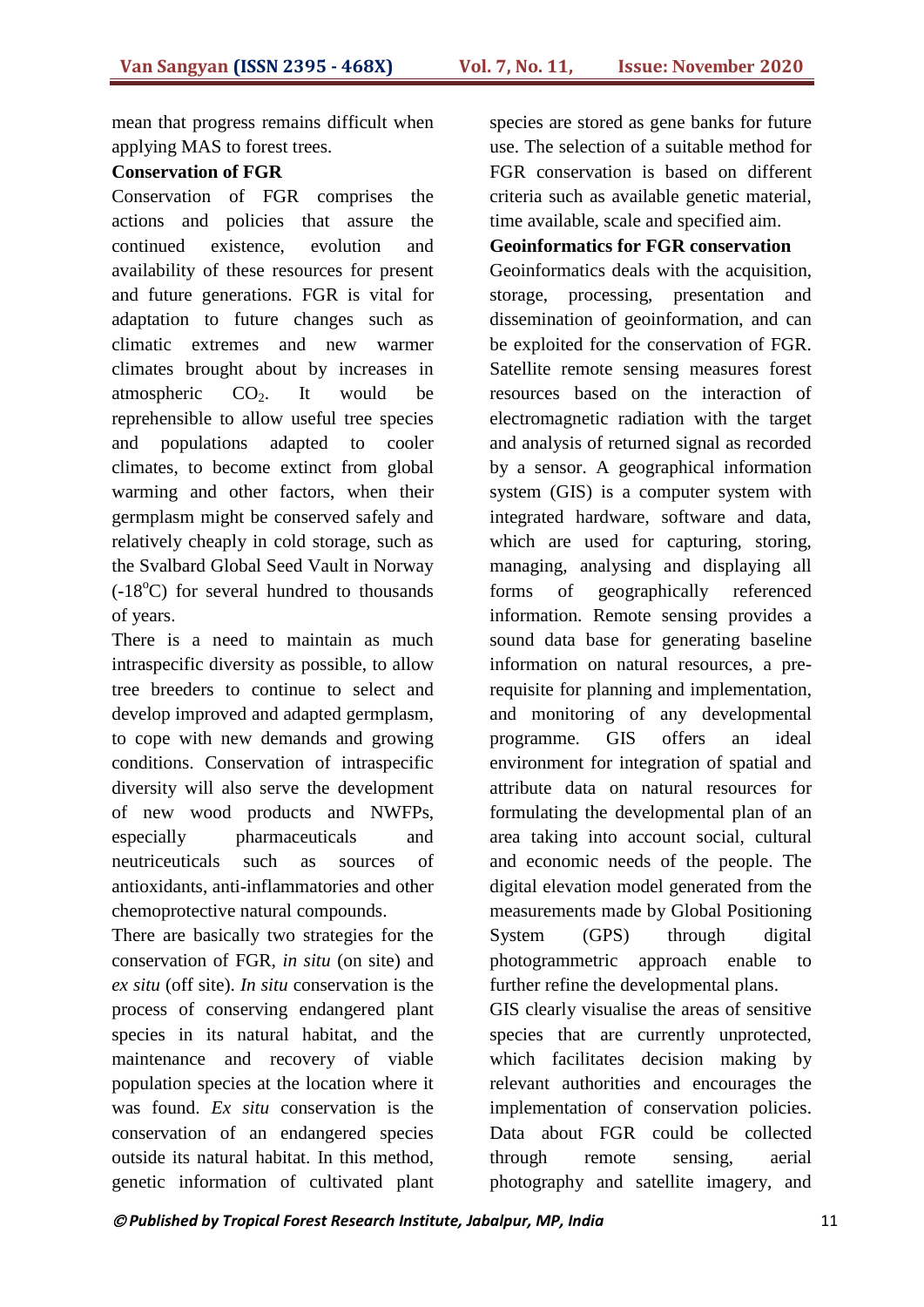they are mapped using GIS technology. GIS addresses the problems of climate change, habitat loss, population growth etc. It gives information about land use change between time periods.

Information obtained from GIS helps to study specific area and monitoring can be done in and around those areas. Remote sensing, GIS and GPS technologies have widely been used for forest resources assessment and monitoring management, with reduced cost and time. Sensors from satellite gather information about the tree species and the GPS gives the exact position on the field. Recently unmanned aerial vehicles are widely used to collect very high spatial resolution images. Three dimensional data from LiDAR (Light Detection and Ranging) data and multispectral data such as IKONOS, QuickBird and WorldView-2 images have been used in distinguishing different tree species.

The benefits of using remote sensing and GIS technology in FGR conservation include, reliable records and better decision making. Historical maps give accurate baseline information for broad scale monitoring of forest resources. Historical data, updated base map, public records related to geography, topography and land use, can be used effectively. Remote sensing will aid in accessing remote or otherwise inaccessible roads during field study irrespective of administrative boundaries. The collected, analysed and mapped data helps researchers to plan conservation strategies and for seed/sample collection from target species. GIS could also be used to access sensitivity of the target species to climate change.

**Conclusion**

## Forest genetic resources represent the genetic diversity contained in thousands of tree species on earth. Increased use of forest resources and a shrinking forest land base threaten the sustainability of FGR, and highlight the importance of conservation and sustainable management of these resources. As forest trees are the keystone species of forest ecosystems, their continued existence is essential for many floral and faunal associations of these ecosystems.

Forest genetic resources are vital for conservation of biodiversity. The conventional methods of forest resource assessment, monitoring and management are cost intensive. Prudent and timely conservation measures and programmes, based on the best available information and general conservation principles, can make a vital contribution to the conservation of FGR.

Remote Sensing can be used cost effectively for identifying potential occurrence of invasive species using satellite remote sensing distribution data. GIS can be used as database as it allows the integration and analysis of large data sets and can be used for studying geographical distribution of species in space and time. Considering list of features, habitat, or land use and particular aspects of species, GIS data can be used for FGR conservation. In conservation programmes, GIS data can be used for gap analysis by correlating the input and output data. GIS can aid in mapping out sensitive species habitats and overlaying the undisturbed and protected areas of habitat. Remote Sensing and GIS technologies are widely used for forest resource assessment and management, which reduce the time and cost considerably.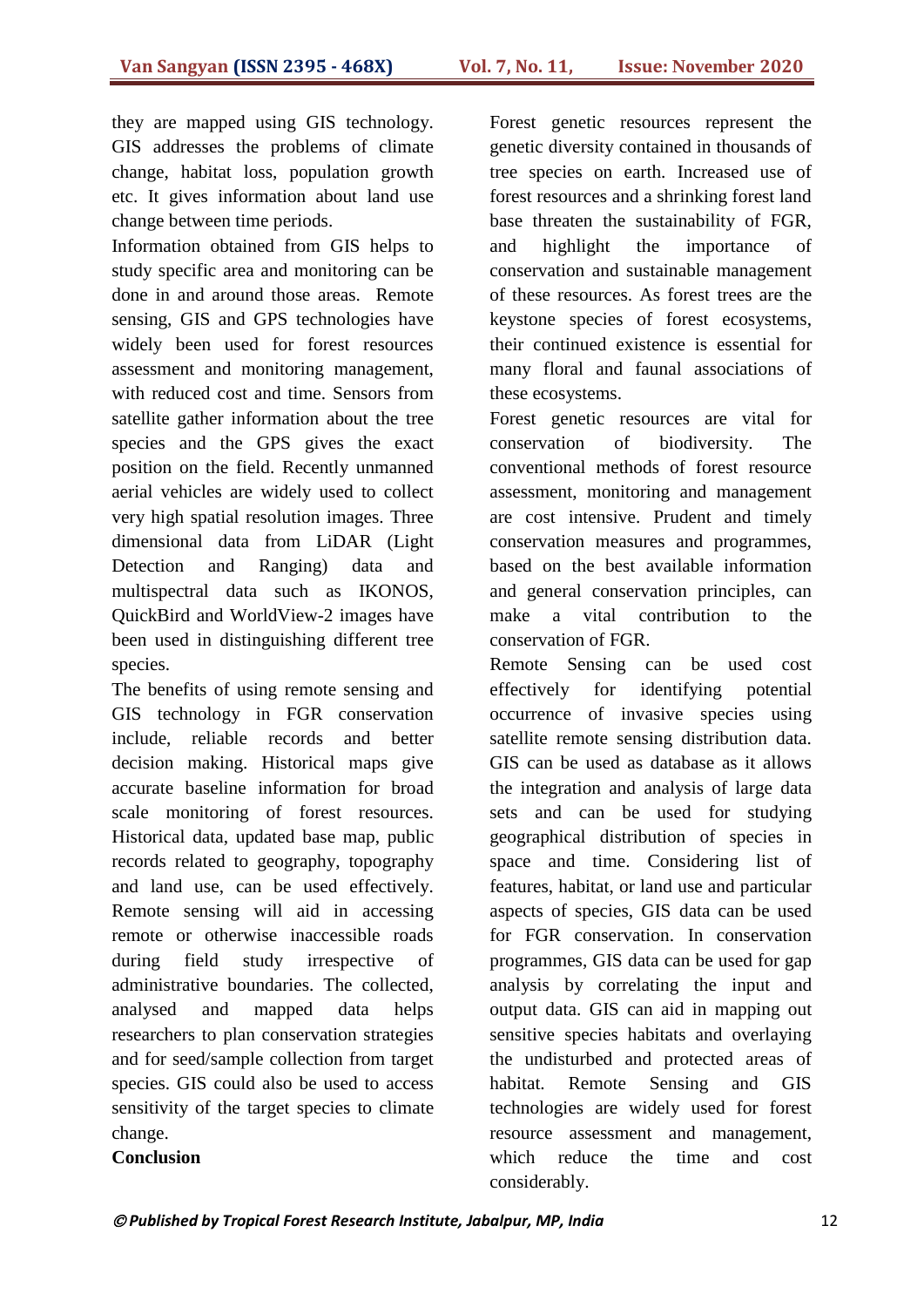#### **References**

- FAO. 2013. *Resilient livelihoods – disaster risk reduction for food and nutrition security*. Rome. pp-2.
- Liknes, G.C., Nelson, M.D. and Kaisershot, D.J. 2013. Net change in forest density, 1873-2001. Using historical maps to monitor longterm forest trends. RMAP-NRS-4. Newtown Square, PA: US Department of Agriculture, Forest Service, Northern Research Station. pp.1-12.
- Mandal, A.K. 2005. Forest genetic resources and management in India – status, needs, challenges and actions required. Country paper, Asia Pacific Forest Genetic Resources Programme (APFORGEN).
- Mc Guire, P.E. and Qualset, C.O. (eds.) 1986. Excerpt from "Genetic Resources Conservation Program Annual Report 1985-1986". Report No. 1, University of California Genetic Resources Conservation Program, Davis C. A., 30 p.
- Neale, D.B. and Kremer, A. 2011. Forest tree genomics: growing resources and applications. *Nat. Rev. Gen.,* 12: 111-122.
- Novotny, V., Drozd, P., Miller, S.E., Kulfan, M., Janda, M., Basset, Y. and Weiblen, G.D. 2006. Why are there so many species of herbivorous insects in tropical rainforests? *Science*, 313(5790): 1115-1118.
- Rao, D.P. 2000. Role of Remote Sensing and Geographical Information System in sustainable Development. *International Archives of photogrammetry and*

*Remote Sensing*, 33(B1): 1231- 1251.

- Sajjad, A., Hussain, A., Wahab, U., Adnan, S., Ali, S., Ahmad, Z. and Ali, A. 2015. Application of Remote Sensing and GIS in Forest Cover Change in Tehsil Barawal, District Dir, Pakistan. *American Journal of Plant Sciences*, 6: 1501-1508.
- Stephens, J.M.C. 2006. The factors responsible for the varying levels of UMF® in manuka (*Leptospermum scoparium*) honey. PhD thesis. Waikato, New Zealand, University of Waikato.
- Thompson, I.D., Ferreira, J., Gardner, T. *et al.*. 2012. Forest biodiversity, carbon and other ecosystem services: relationships and impacts of deforestation and forest degradation. In A. John, C.W. Parrotta, and S. Mansourian (eds.) Understanding relationships between biodiversity, carbon, forests and people: the key to achieving REDD+ objectives. A global assessment report prepared by the Global Forest Expert Panel on Biodiversity, Forest Management, and REDD+. IUFRO World Series 31: 21-50. Vienna, IUFRO.
- Thompson, I.D., Mackey, B., McNulty, S. and Mosseler, A. 2009. Forest resilience, biodiversity, and climate change. A synthesis of the biodiversity/resilience/stability relationship in forest ecosystems. Technical Series No. 43. Montreal, Canada, CBD Secretariat.
- Trossero, M.A. 2002. Wood energy: the way ahead. *Unasylva*, 211: 3-12.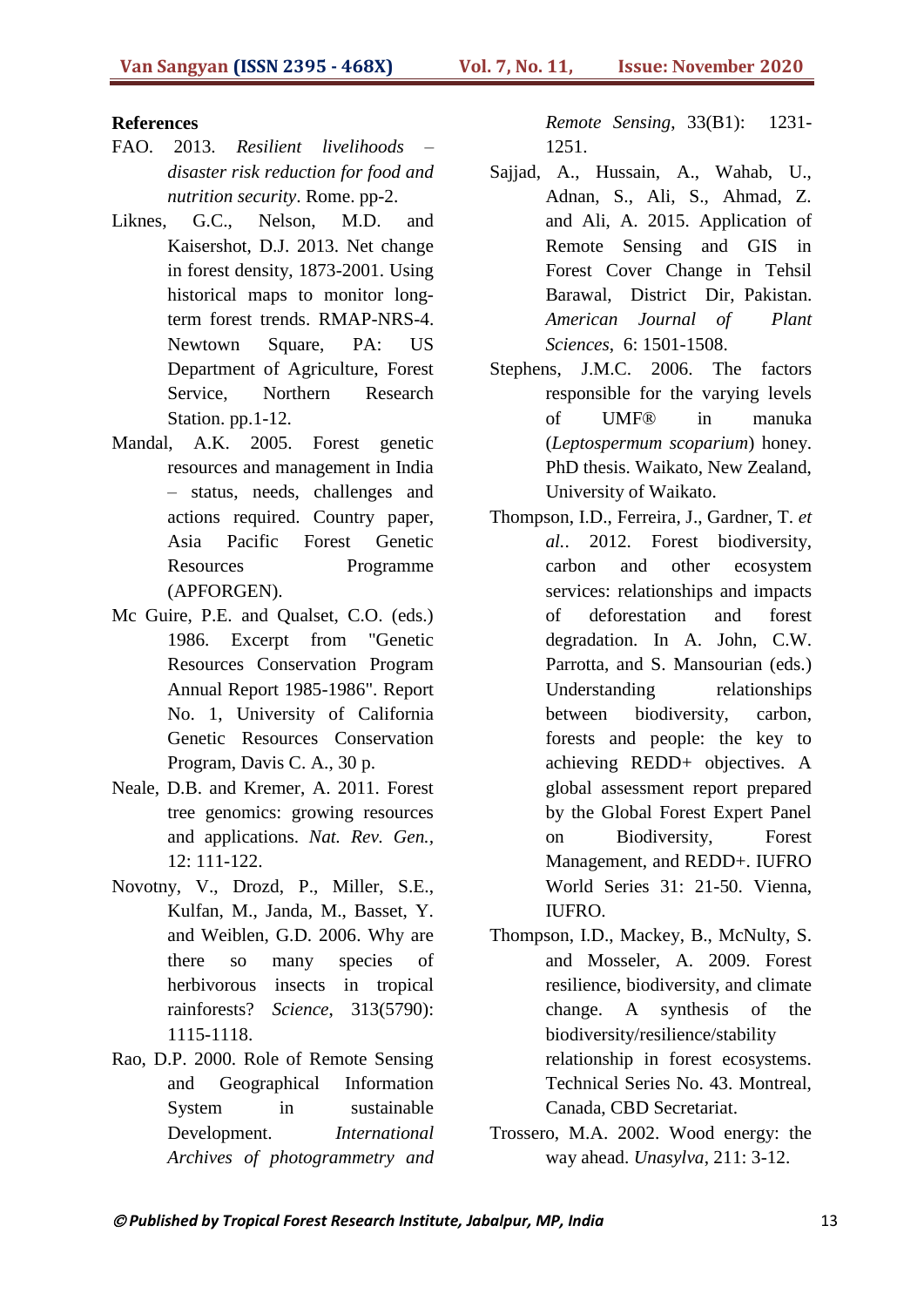- Uma Shanker, R., Ganeshaiah, K.N., Rao, M.N. and Aravind, N.A. 2004. Ecological consequences of forest use: from genes to ecosystem - a case study in the Biligiri Rangaswamy Temple Wildlife Sanctuary, South India. *Conservation & Society,* 2: 347- 363.
- Wang, Y. 2000. Remote Sensing in Regional natural resources monitoring and mapping: challenges and solutions in

Chicago wilderness conservation. *International Archives of photogrammetry and Remote Sensing*, 33 (B7): 1687-1691.

Zhang, C. and Qlu, F. (2012) Mapping Individual Tree species in an urban Forest using airborne Lidar Data and Hyperspectral Imagery. *Photogrammetric Engineering and Remote Sensing*, 78: 1079-1087.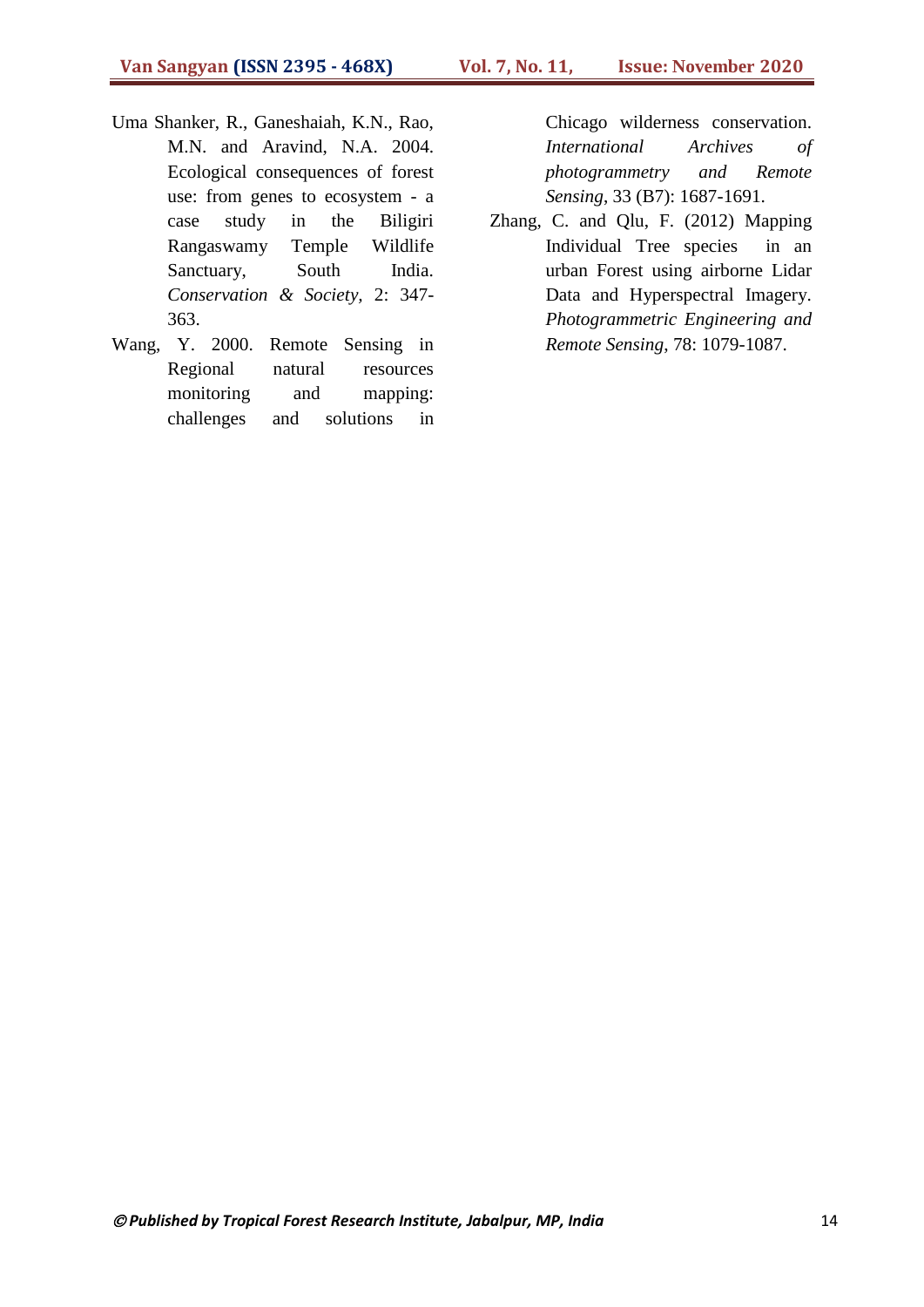## **Cultivation of Lucerne for enhancing livestock producation**

**Brajkishor Prajapati<sup>1</sup> , Chainu Ram Netam<sup>2</sup> and Avikal Kumar<sup>3</sup>**

<sup>1</sup>Department of Agronomy KrishiVigyan Kendra, Balaghat, (M.P.), India <sup>2</sup>College of Agriculture and Research Station Durg (C.G.) <sup>3</sup>Graphic Era Hill University (Bhimtal) Nainital, Uttarakhand E-mail: brajkishorprajapati1@gmail.com

Livestock and agriculture are complementary to each other and both are crucial for overall food security. Rearing of livestockis an important occupation of majority of farmers in India but the forage cultivation has remained almost neglected due to small land holdings and dependency on grass lands which are too poorly managed.Therefore, it is necessary to evolve, standardize and demonstrate forage production technologies that have potential to give high monetary returns from small and marginal farmers and can improved quality of natural fodder recourse in a sustainable manner. Lucerne cultivation in the hills has better option to overcome poor quality and insufficient availability of fodder and forage crops during *Rabi* season.

Lucerne (*Medicago sativa* L.) is a valuable leguminous forage and hay crop andis generally grown in areas where water supply is inadequate for berseem. Being deep rooted crop lucerne extracts water from the deeper zone of soil.It is adapted to relatively dry conditions and it maytolerate heat as well as cold. It has wide ecological amplitude and can grow at 2,500 MSL.It can grow well upto  $49^{\circ}$ C temperature in summer and  $6.5^0C$  in winter. It is reputed as "Queen of forages" that grows in different climates all over the world.In India it is grown in U.P., Haryana, Maharashtra, T.N., Rajasthan,

Punjab, Gujarat and Himachal Pradesh in about 1.0 million hectare area. This crop may supply green fodder continuously for 5-6 years from the same field as perennial crop. It is a highly nutritious forage legume with 65-75% dry matter digestibility of whole plant (leaves 75-80% and stems 45-70%) with 15-25% crude protein. The forage contains 2.0% ether extract, 29.2% crude fibre, 36.4% nitrogen free extract, 8.3% ash, 2.0% calcium, 0.48% phosphorus and high amount of vitamin A, B and D.

### **Botanical description**

Lucerne belongs to the family *Leguminoseae* and Genera *Medicago*having about 600 species. It has a deep root system consisting of a strong main tap root and number of lateral roots. Its stem is erect and the branches arise from the crown, which is a woody base on stem near ground level. The leaves are trifoliate; the middle leaflet possesses a short petiole, a characteristic which distinguishes it from berseem. The oblong leaflets are sharply toothed on upper onethird of margin. The colour of flowers is usually purple, but it may be blue, yellow or white. The seeds are kidney-shaped, very light in weight and yellowish-brown with a shiny surface. Mean clusters per tiller- 12 - 15 , number of pods per tiller-22 - 25 and mean No. of seeds per pod- 4 -6.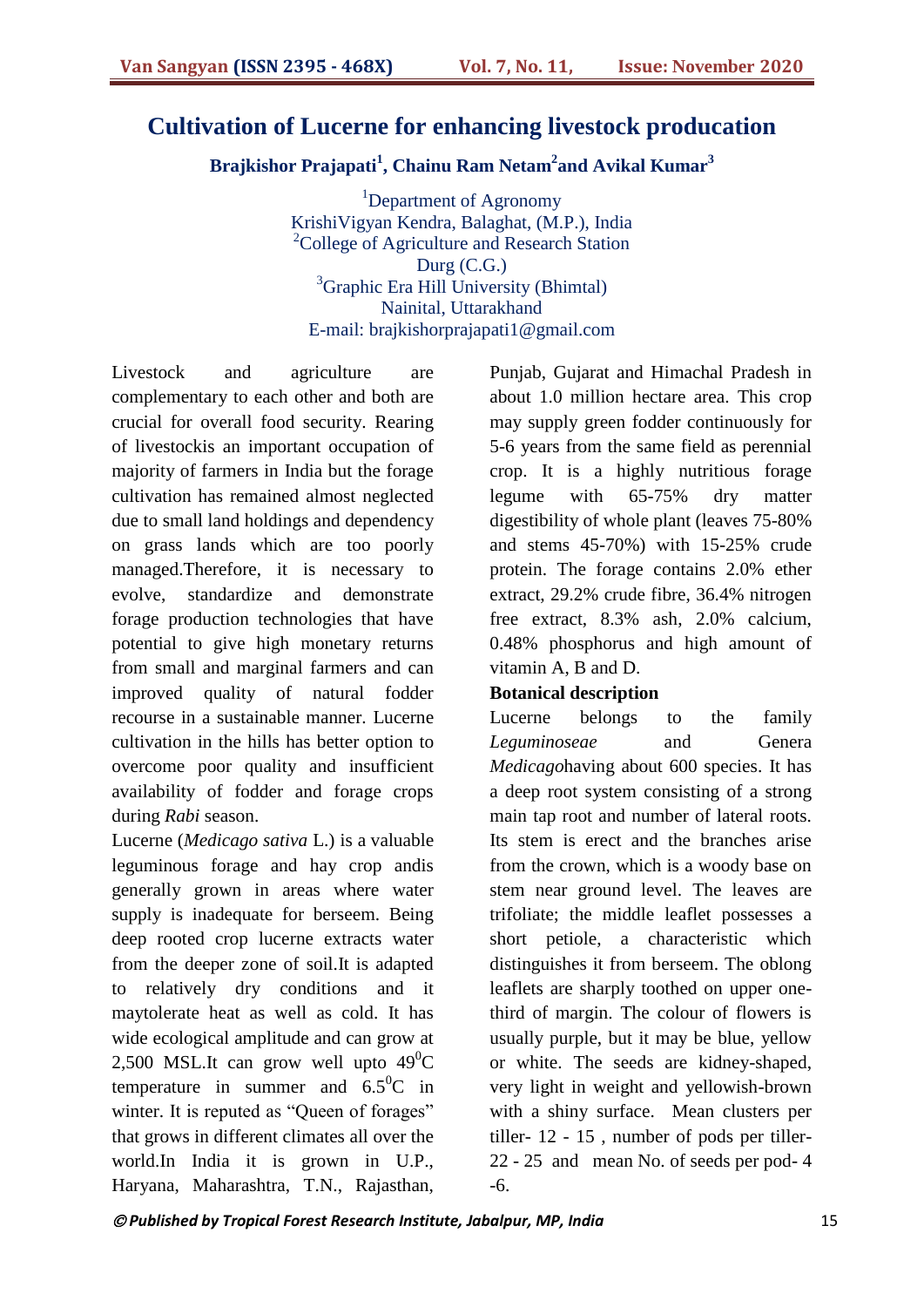#### **Climatic requirements**

Lucerne is well adapted to wide climatic variations. It thrives best under warm, dry and sunny conditions. Its plant can also withstand fairly low temperatures. It can be grown in some regions below sea level, as well as at elevations of 2500 metres altitude. It is suitable for cultivation in areas whereannual rainfall is higher than 350 to 400 mm.

#### **Soil**

Lucerne needs sandy loam to clayey soil with sufficient drainage facility for its cultivation. It cannot thrive on alkaline soils but can be grown on acid soils with liberal application of lime. Lucerne prefers a fertile soil which is rich in organic matter, calcium, phosphorus andpotash.

#### **Land Preparation**

Lucerne needs very fine seedbed. Land preparation should be done with one deep plough followed by three –four cross harrow and plank. Soil should be pulvirised and land should be levelled.

### **Sowing Time**

It should be sown from mid-September to mid-October. In the temperate zone, spring sowing is done inMarch. Perennial lucerne is sown in areas where good drainage exists. Perennial lucerne gives forage upto June-July after that plant remains in dormant stage and again in September when rain stops, regeneration of lucerne starts. In this ways, perennial lucerne once planted gives green forage upto 5-6 years.

### **Varieties**

There are only a few good varieties of lucerne which could be grown successfully in most parts of the lucerne growing tracts. These are Sirsa No-8, Sirsa No. – 9, Co-1, Moopa, Rambler, Anand-2, NDRI Selection No-1, IGFRI – S- 244 and IGFRI – S- 54, , GAUL -1, Anand-2, Anand –3, Atir, SS –627, CO-1, T-9, LLC

 $-3$ , Chetak (S  $-244$ ), LLC  $-5$ , Vernal, Sonaraunico, RL – 88 etc. Annuals - Anand 1, 2 and 3 Characteristics of some of the important and most commonly grown varieties are given below:

### **Sirsa No. 8**

This is a variety of annual lucerne evolved from Fodder Research Station, Sirsa (Haryana). It is suitable to grow in Punjab, Haryana, Delhi, Uttar Pradesh andUttarakhand.

### **Sirsa No. 9**

This is a variety of perennial Lucerne which was also evolved from Fodder Research Station, Sirsa. It is a quick growing variety with deep green foliage, slender stalks and bluish-purple flowers. It is suitable for growing in north India.

### **NDRI Selection No. 1**

It has thick roots which penetrate deep into the soil. The leaves are smaller in size when compared to other Lucerne varieties. This variety is capable of maintaining itself in its pure stands over five to six year without getting degenerated by the infestation of weeds.

### **Rambler**

It is a recent introduction form Canada and has been found successful in hilly areas. It is quite tolerant to very low temperatures. It gives about 600 to 900 q of green fodder/ ha / year.

#### **Cropping systems**

### **Rotations and Mixed Cropping**

Lucerne is generally grown after harvest of *Kharif* crops such as jowar, paddy, maize, millets etc. It can be grown in rotation with almost every grain or forage crop. The common rotations are Maize – Lucerne, Jowar – Lucerne, Paddy – Lucerne, Finger Millet-Lucerne and Horse gram-Lucerne.

#### **Seed Rate**

Optimum seed rate is  $20 - 25$  kg seed per hectare. In late planting, seed rate should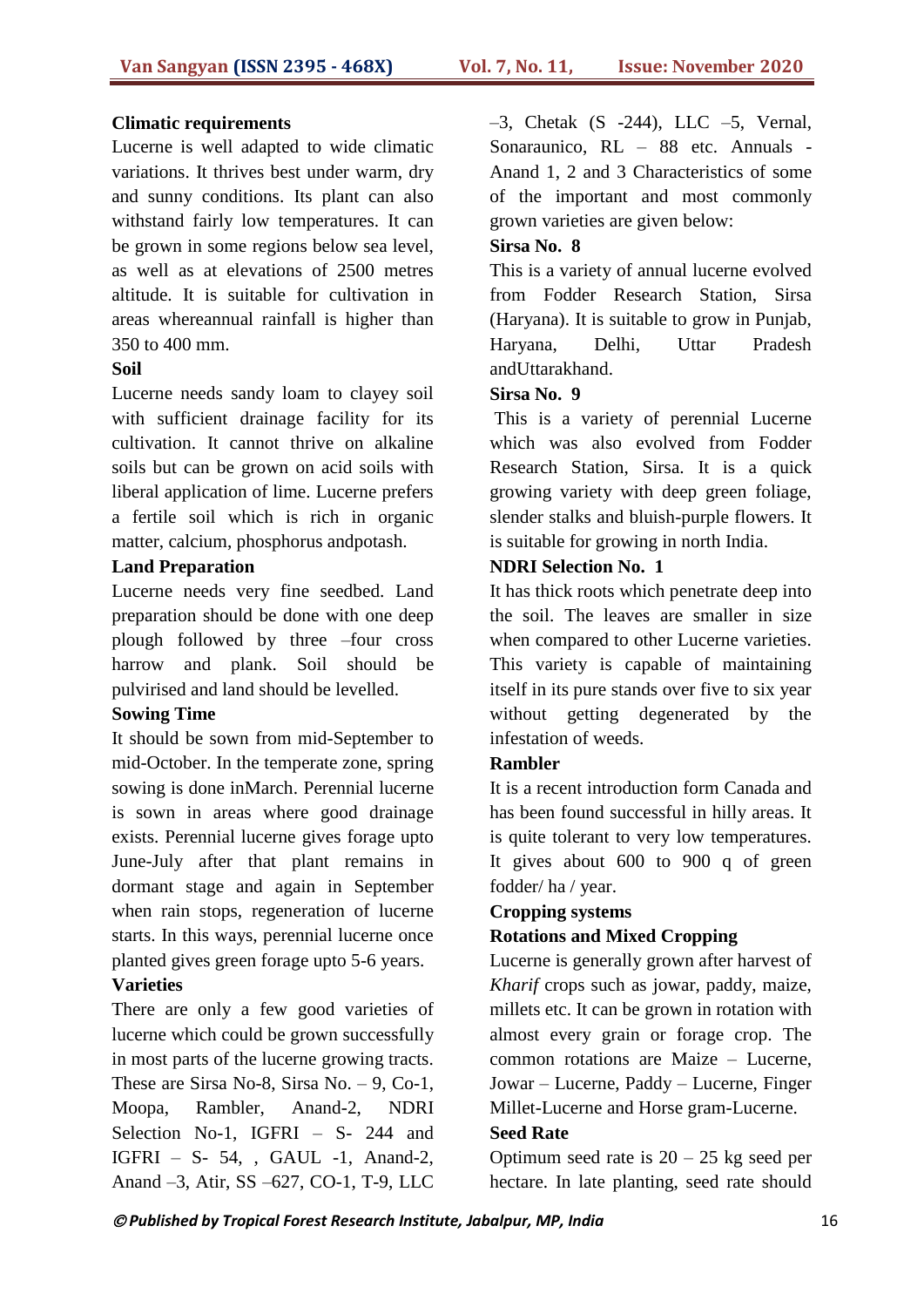be 25-30 kg per hectare while line sowing needs only 12-15 kg/ha but in case of intercropping, it requires only 6-12 kg/ha.In first cut, yield of lucerne is very poor, so mix lahi seed @ 1.0 kg per hectare with lucerne seed which will produce more green forage at first cut.

### **Seed treatment**

Seed require inoculation for that field where earlier lucerne was not sown or where lucerne is being planted first time. For one-hectare area 1-1.5 kg rhizobium culture is required. Precaution should be taken that the inoculated individual seed should be separate and sown in the afternoon. If rhizobium culture is not available then take equal amount of soil from the previously sown field and broadcast this soil in new soil / land before sowing.

## **Method of sowing**

(1) In leveled and well prepared land, which has sufficient moisture, broadcast the seed uniformaly and press the seed with roller.

(2) In well prepared, leveled land, which has sufficient moisture sow the seed with the help of seed drill at 20 cm spacing. Lucerne can be sown in ridges if there is proper drainage.

(3) Lucerne can be sown with the help of corrugated roller. Seed box is fitted over corrugated roller by which seed rate can be adjusted. In this method depth of seed is uniform.

(4) Perennial lucerne can be sown at a distance of 25-30 cm rows.

### **Manure and fertilizer**

Like other legume crop, lucerne requires well-decomposed FYM @ 20-25 tonnes/ha which should be applied 10-15 days before sowing at last harrowing. At the time of sowing, 20-25 kg nitrogen, 50- 60 kg phosphorus and 40 kg potash per hectare is applied if FYM is not available. Application of molybdenum and boron may be done based on soil test. All these fertilizers are applied at the time of sowing.

## **Irrigation**

To attain good germination, pre-sowing irrigation is essential. In general, roots of lucerne penetrate upto 2.5-3.0-meter-deep in the soil. Irrigate the crop at the interval of 20-25 days in winter and 15-20 days in summer, however it can survive drought for few days. Proper drainage should be ensured to avoid waterlogging in rainyseason.

### **Weed control**

Trifluralin, @ 4 kg/ha should be applied as pre plant soil incorporation for good harvest. Weed control at the initial stage of the crop can be done by two-three manual weedings. In the month of March – April, there is problem of cuscuta. Seed size of *Cuscutacompestris* is similar to that of lucerne seed, so, it is very difficult to separate cuscuta seed from lucerne seed. Small seeded cuscuta seeds can be separated. Control of cuscuta is very difficult. Spray crude oil where cuscuta plants are seen in lucerne crop, which kills cuscuta. Certain precautions like Grow cuscuta free lucerne seed. Do not grow Lucerne for many years in those fields where there is problem of cuscuta and Uproot the cuscuta plants and burning should be fallow.

## **Plant protection Insects**

## **Lucerne weevil (***Hyperapostica***)**

Damage is caused by the larvae feeding within the plant tips, on the leaves as theyopen, and later on the lower foliage. In severe infestation they may consume all but the main veins, causing the damagedfield to appear whitish.In April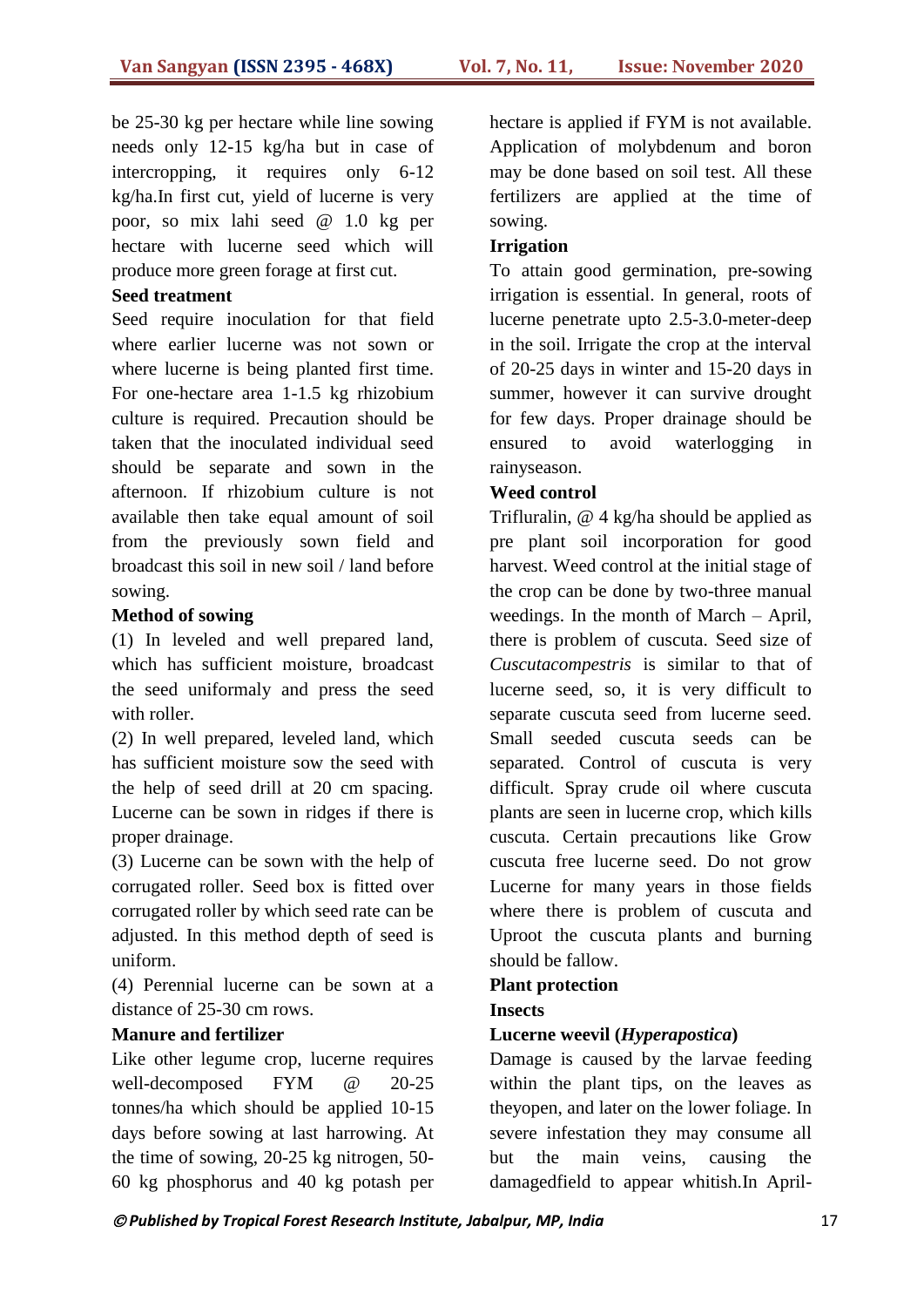October, removal and destruction of adults aestivating under scalesof trees like eucalyptus, etc. Use disease resistant varieties (Sirsa-9/T-9).

### **Aphids (***Therioaphistrifolii***)**

These aphids suck sap from leaves and stems and are mostly confined to lower parts of the plant and ventral surface of leaves. Heavy infestation causes the plant to turn yellow, die and drop off. The seedling stage is more prone even under light infestations. The aphid secretes honeydew on which sooty mould, grows which deteriorate the quality of hay. Spray neem seed extract @ 3%. Use disease resistant varieties (Sirsa-8/S-244).

### **Harvest management Seed Production**

For seed production, the crop is allowed to flower after taking a cutting in the end of January. It should be irrigated frequently during vegetative phase and no stress should be given during flowering. However, irrigation should be withheld after fruiting as this may result in regeneration which affects the seed yield adversely. Being a cross pollinated crop, the prospects of better seed setting are improved if few hives of honeybees are kept in or near the field. Harvest the seed crop in the end of May.

### **Fodder production**

First cut of lucerne should be taken at 50- 55 days followed by at the interval of 30- 35 days during winter and 20-25 days during summer. In general, annual lucerne gives 4-5 cuts while in the perennial crop, 7-8 cuts can be taken.

### **Yield**

Annual lucerne yields green fodder to the tune of 65-80 tonnes/ha while perennial crop may provide 80-110 tonnes/ha.

### **Conclusion**

Thus lucerne as forage crop cultivation in hills has prime importance for animal husbandry in part of small and marginal farmer's life in hills. It not only increases socio-economic condition of rural people but also helps in balance diet for livestock.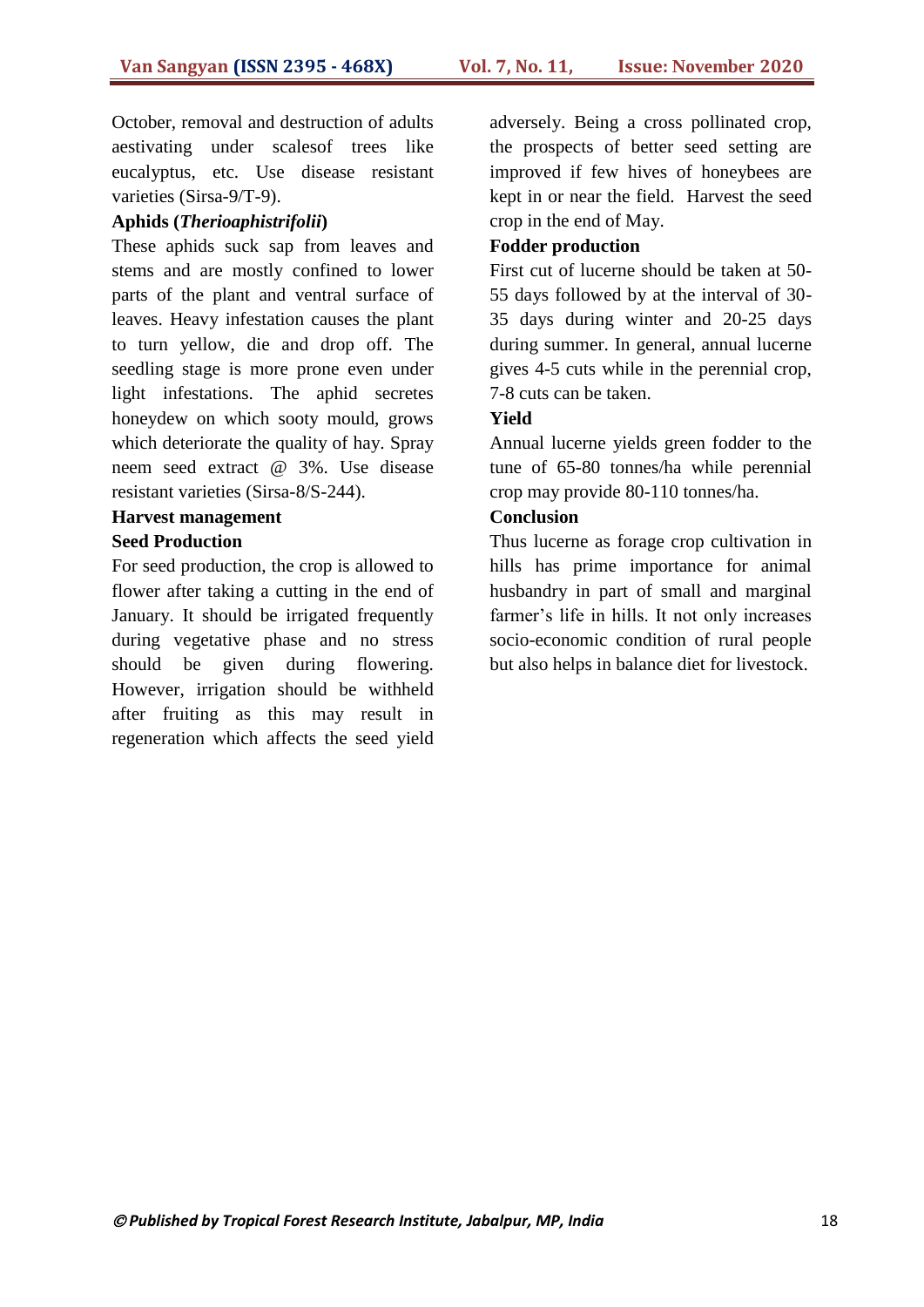## **Managing forest soil through health cards in different forest divisions of India**

#### **Gayatri Kumari**

Division of Forest Ecology and Climate Change Tropical Forest Research Institute (Indian Council of Forestry Research & Education, Ministry of Environment, Forests and Climate Change, Govt. of India) **Jabalpur** 

### **Introduction**

Forest in India covers 21.67% (7, 12, 249 sq km) area of the country with sixteen types of forest present within 788 numbers of forest divisions (ISFR, 2019). These forests provide several ecosystem services such as cultural, provisional, supporting, and regulating services. Worldwide approximately 86 million people are receiving livelihood opportunities from forest-related employment (FAO, 2020). Most importantly, forest keeps check on global climate change and global warming as it keeps total carbon stock of 7,124.6 million tones with the biggest contribution by Soil Organic Carbon with SOC of 4,004 million tonnes (ISFR, 2019). In 2015, during UN Framework Convention on Climate Change (UNFCCC), India aimed to achieve an additional carbon sink of 2.5 to 3 billion tonnes of CO2 equivalent through increased forest and tree cover by 2030. By generating a carbon sink using additional plantations of the different forest species in non-forest areas and degraded forest lands along with improved forest management, India can meets commitment. To improve forest cover and achieve its longterm goal, India has planned afforestation through a

number of programs and initiatives like the Green India Mission, green highways policy, a plantation along rivers and REDD-Plus (AICRP, 2020). However, to achieve the target of these initiatives which is economically viable, environmentally sound, and socially acceptable, it is crucial to have accurate and systematic soil health management desirable for the sustainable forest.

Soil is the complex mixture of organic compounds, minerals, gases, air, water and other living beings that interact regularly in response to physical, chemical and biological forces acting on them. Karlen et al. (2001) defines soil quality as the "capacity of a specific kind of soil to function, within natural or managed ecosystem boundaries, to sustain plant and animal productivity, maintain or enhance water and air quality, and support human health and habitation." Four major functions affect soil health are nutrient cycling, carbon transformations, soil structure, and pests and diseases regulations (Kumar et al., 2019). Soil quality not only represents soil"s condition but also its response and resilience capacity to different factors and management practices (Fig. 1).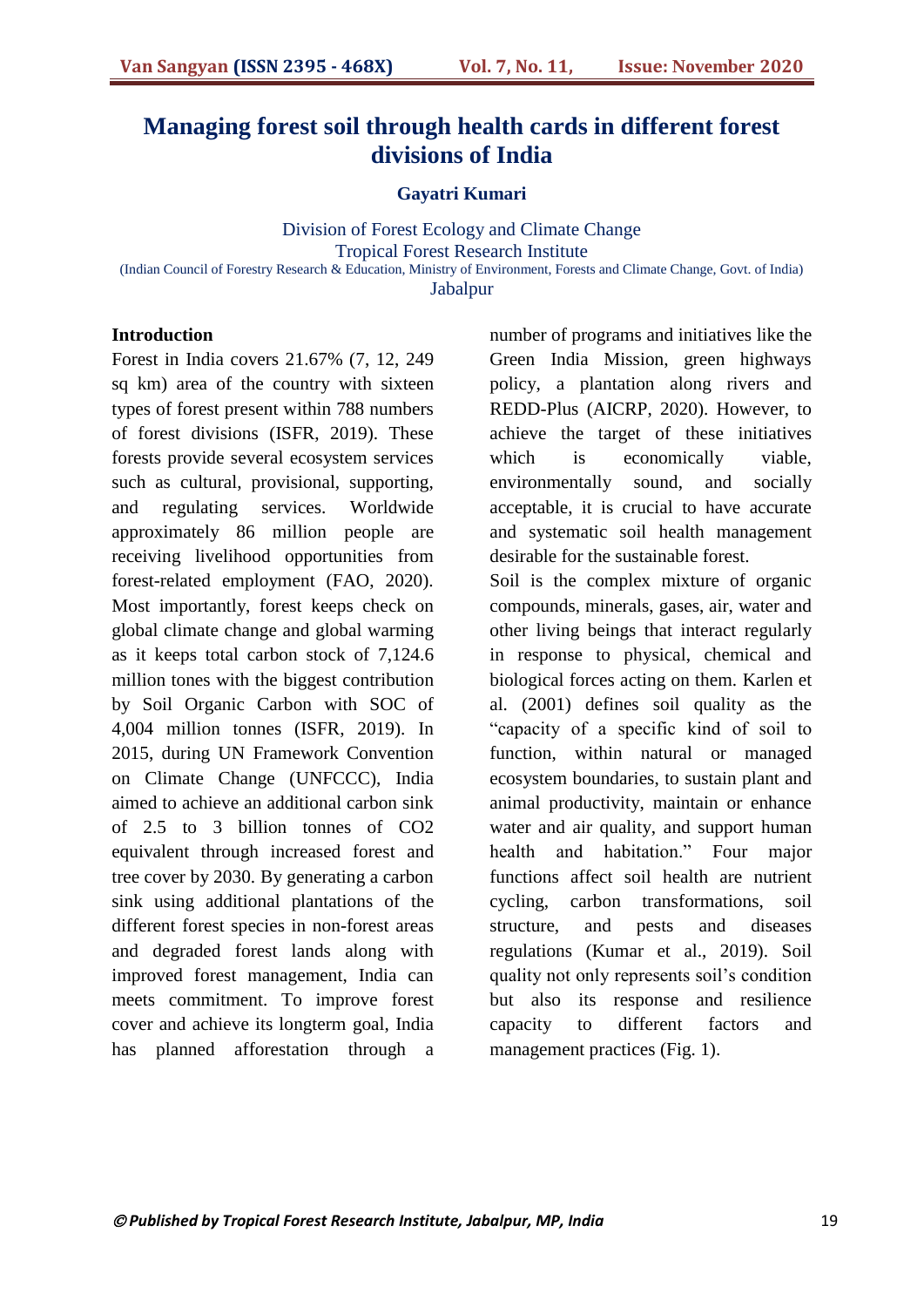

Figure 1: Interconnection between management practices, soil quality, productivity, environmental functions and soil health.

#### Ref. : Zornoza et al. (2015)

It requires interdisciplinary approach to understand in-depth linkage among soil properties, forest ecology and management practices (Sollins, 1998) which is currently poorly understood.

## **Linkage between soil quality and forest management**

For forest ecosystem, soil processes and functions provide crucial services like the soil remains intact for root growth and provides habitat for forest and animals, it supplies water and provides a medium for gas exchange, and it sequesters, holds and recycles organic matter and nutrients along with promoting biological activity (Burger et al., 2010). Sollins (1998) investigated how soil properties affect species composition in the tropical rain forest; however, a clear relationship between nutrient availability and species composition was poorly understood. The soil survey is still too coarse-scale to achieve a specific target of how soil factors affect plant types distribution which leaves behind the room for improvement to understand the interaction of soil science and forest ecology.

For long, foresters traditionally depended on the physical and chemical properties of soil to measure the capacity of diverse places to support productive forests. But

the Forest ecosystem"s functions primarily depend upon the soil's physical, chemical, and biological properties that could vary spatially and temporally (Zornoza et al., 2015). Studies show where different indicators have been combined have not been generalized as they are limited to the particular site and situations present (Zornoza et al., 2015). Therefore, it had been a tough task to generate a one-sizefits-all soil quality monitoring scheme that could be applied across diverse soil types and forest sites (Burger et al., 2010). However, recently the evaluation of soil properties has received larger public attention to understand the impact of different management systems on soil quality with respect to the sustainability of forest ecosystem functions and plant productivity (Schoenholtz et al., 2000).

In recent years there has been a shift in research from soil quality promoting forest productivity to sustain forest ecosystem functions and processes. In general, most used parameters for assessing forest soil qualities have been SOC, followed by pH, nutrient levels, MBC, mineralizable N, and other physical attributes such as water holding capacity, soil porosity, and aggregate stability. Now biological indicators like microbial community, their composition, and ecological relevance are also receiving tremendous attention. Amacher et al. (2007) mentioned the "Soil Quality Index (SQI)" which included physical and chemical properties of forest soil in a single parameter to understand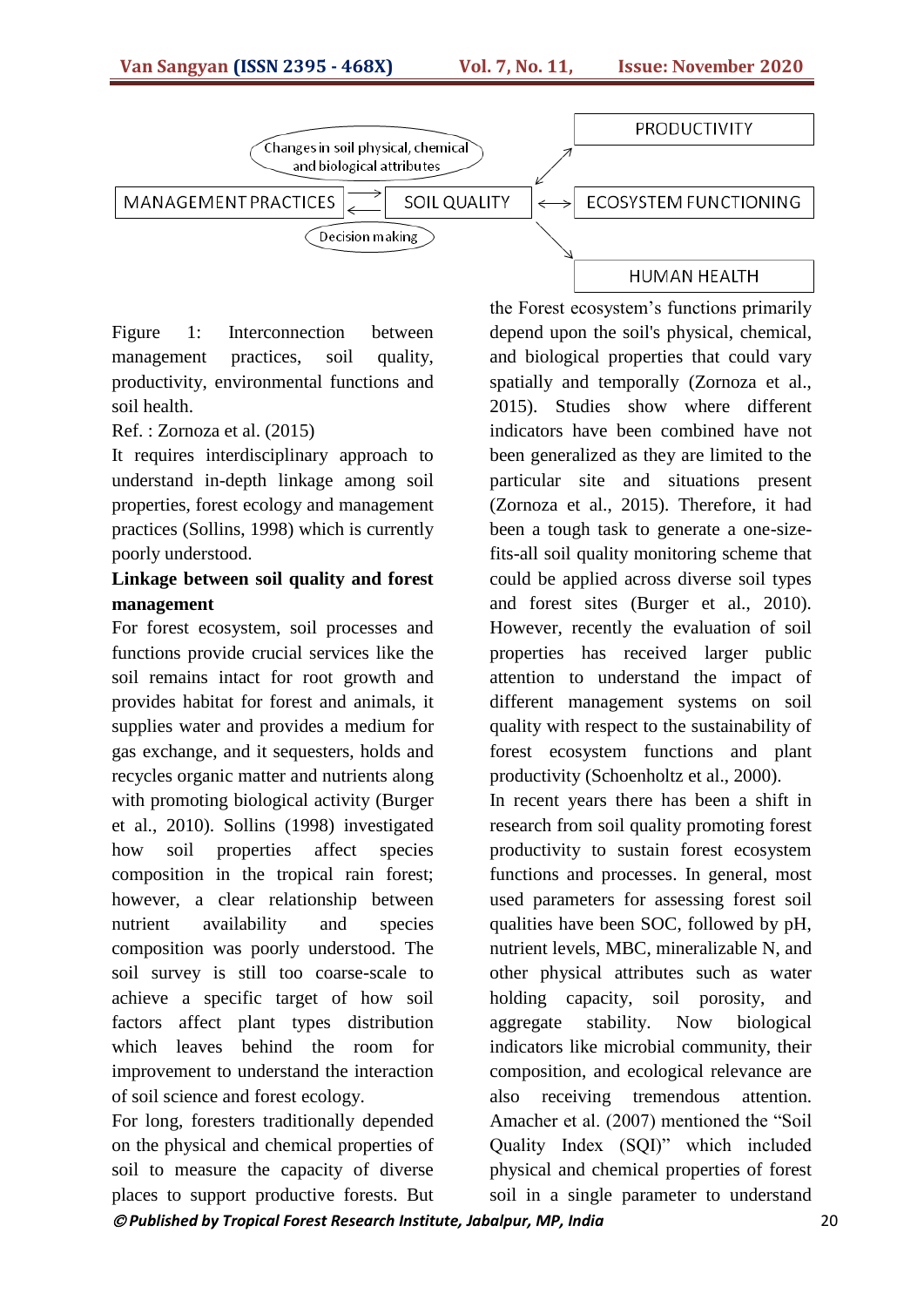overall forest soil health. Integration of all physical, biological, and chemical properties would present a holistic image of soil functioning and processing through parameters like pH, bulk density, soil organic matter, total nitrogen, water retention, aggregate stability, microbial respiration, and soil depth.<br>During the  $12<sup>th</sup>$  vea

During the  $12<sup>th</sup>$  year Plan, GOI implemented National Mission for Sustainable Agriculture (NMSA) with specific objectives "to make agriculture more productive, sustainable and climateresilient, to conserve natural resources, to adopt comprehensive soil health management practices, etc. Under NMSA, intervention Soil Health Management (SHM) aimed to promote Integrated Nutrient Management (INM) through judicious use of chemical fertilizers including secondary and micronutrients in conjunction with organic manure and biofertilizers for improving soil health and its productivity (DAC & FW, 2014). The growth of forest soil quality indices based upon its properties seems promising in growing sustainable forest management systems (Schoenholtz et al., 2000). There exists a higher probability of getting a productive response to applied nutrients based upon soil testing than managing forests on an ad-hoc basis.

### **Soil health card (SHC)**

Soil Health Card (SHC) is a GOI scheme promoted by the Department of Agriculture & Co-operation under the Ministry of Agriculture and Farmers' Welfare which provides the status of soil nutrients for 12 parameters. These are N, P, K (Macro-nutrients); S (Secondarynutrient); Zn, Fe, Cu, Mn, Bo (Micronutrients); and pH, EC, OC (physical parameters). SHC also specify specific fertilizer and soil improvement required for the farm (DAC & FW, 2018). SHC is also useful in determining changes in soil health that are affected by land management. A Soil Health Card displays soil health indicators and associated descriptive terms with physical and chemical properties (Reddy, 2018). This scheme is currently being utilized especially in the agriculture sector and has room to be highly beneficial in forest management.

## **Potential advantages of SHC for forest soil management**

SHC has the potential in creating baseline forest soil health levels for various types of soil with respect to forest classes (Zornoza et al., 2015). In India, SHC can be used in sustainable forest management as this assists forester in monitoring soil properties and keep a long-term record of soil health and the direct impact of various soil handling practices in the forest. SHC can establish the relationship between vegetation and soil health which would benefit the State Forest Department to identify suitable areas for forest growth and productivity with respect to soil quality. SHC would not only useful in identifying constraints of the particular areas for plantation but also be advantageous for rural masses of the country (AICRP 22). Additionally, SHC would also be useful in recommending the required doses of nutrients based on a soil analysis to improve soil and forest ecosystem in a cost-effective way. Understanding soil health would assist in improving the site by sustaining ecological processes and functions like forest productivity, carbon sequestration, hydrologic cycles, etc. Soil health card of forest types for two districts Uttarkashi and Tehri Garhwal in Uttrakhand has already been prepared under the Forest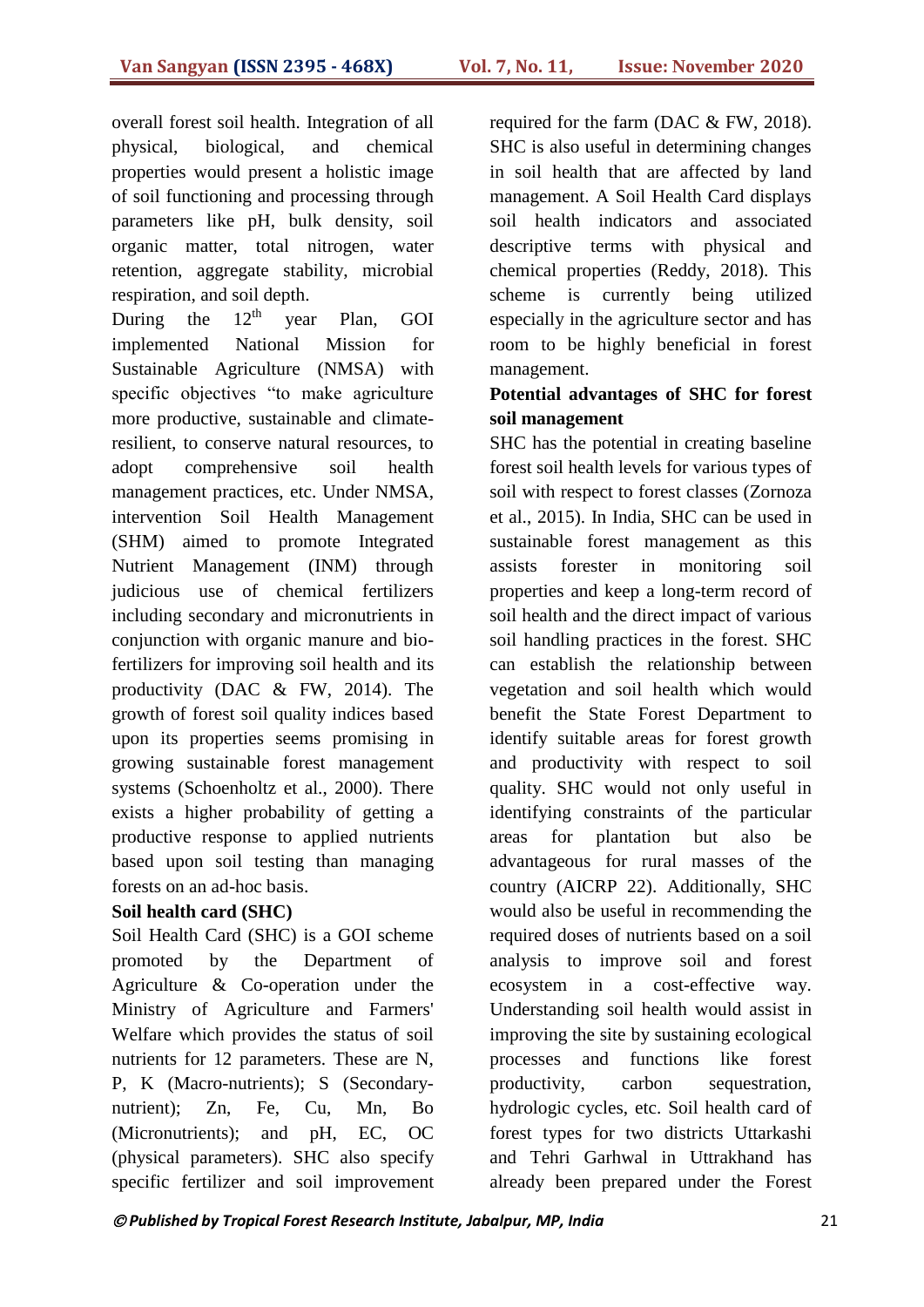Soil and Land Reclamation Division of Forest Research Institute, Dehradun (Raina et al., 2014; Kotiyal, 2016).

To create SHC of soil found in all different types of forest from 788 forest divisions within the country, soil samples would be collected with at least three replications from each site. These soil samples would be representative of soil found in different forest types in association with different forest vegetation available in the country. The following parameters of soil would be analyzed and compiled with respect to vegetation types under different forest ecosystems collected from forest divisions.

| <b>Basic parameters</b> | pH,<br>EC<br>and  |
|-------------------------|-------------------|
|                         | Organic Carbon    |
| Major nutrients         | N, P, K           |
| Secondary nutrients     | S                 |
| Micronutrients          | Zn, B, Fe, Mn and |
|                         |                   |

SHC from different forest divisions would be compiled in the form of Forest SHC portal in the form of forest soil database which provides soil fertility status of different vegetation. This would also be the single point to disseminate information to end-users (AICRP, 2020). Overall, SHC initiative would be enormously beneficial for proper forest conservation and sustainable management by improving forest health with respect to soil fertility under different forest ecosystems.

### **References**

All India Coordinated Research Project (AICRP). (2020). Preparation of Forest Soil Health Cards under different forest vegetation in all the Forest Divisions of India. Indian Council of Forestry Research and Education.

- Amacher, M. C., O'Neil, K. P., & Perry, C. H. (2007). Soil vital signs: a new soil quality index (SQI) for assessing forest soil health. US Department of Agriculture, Forest Service, Rocky Mountain Research Station, 65, 1-7.
- Burger, J. A., Gray, G., & Scott, D. A. (2010). Using soil quality indicators for monitoring sustainable forest management. US Department of Agriculture, Forest Service Proceedings Rocky Mountain Research Station. 59, 13- 42.
- Indian States of Forest Report. 2019. Forest Survey of India under Ministry of Environment, Forest & Climate Change, Government of India.
- Kumar, S., Kale, P. A., & Thombare, P. B. (2019). Awareness about Soil Health Card and Constraints faced by Farmers in Utilising its Information in Southern Maharashtra. Indian Journal of Extension Education, 55(3), 173- 176.
- Miralles, I., Ortega, R., Almendros, G., Sánchez-Marañón, M., & Soriano, M. (2009). Soil quality and organic carbon ratios in mountain agroecosystems of South-east Spain. Geoderma, 150(1-2), 120- 128.
- Reddy, A. (2018). Impact study of soil health card scheme. National Institute of Agricultural Extension Management (MANAGE), 1-106.
- Schoenholtz, S. H., Van Miegroet, H., & Burger, J. A. (2000). A review of chemical and physical properties as indicators of forest soil quality: challenges and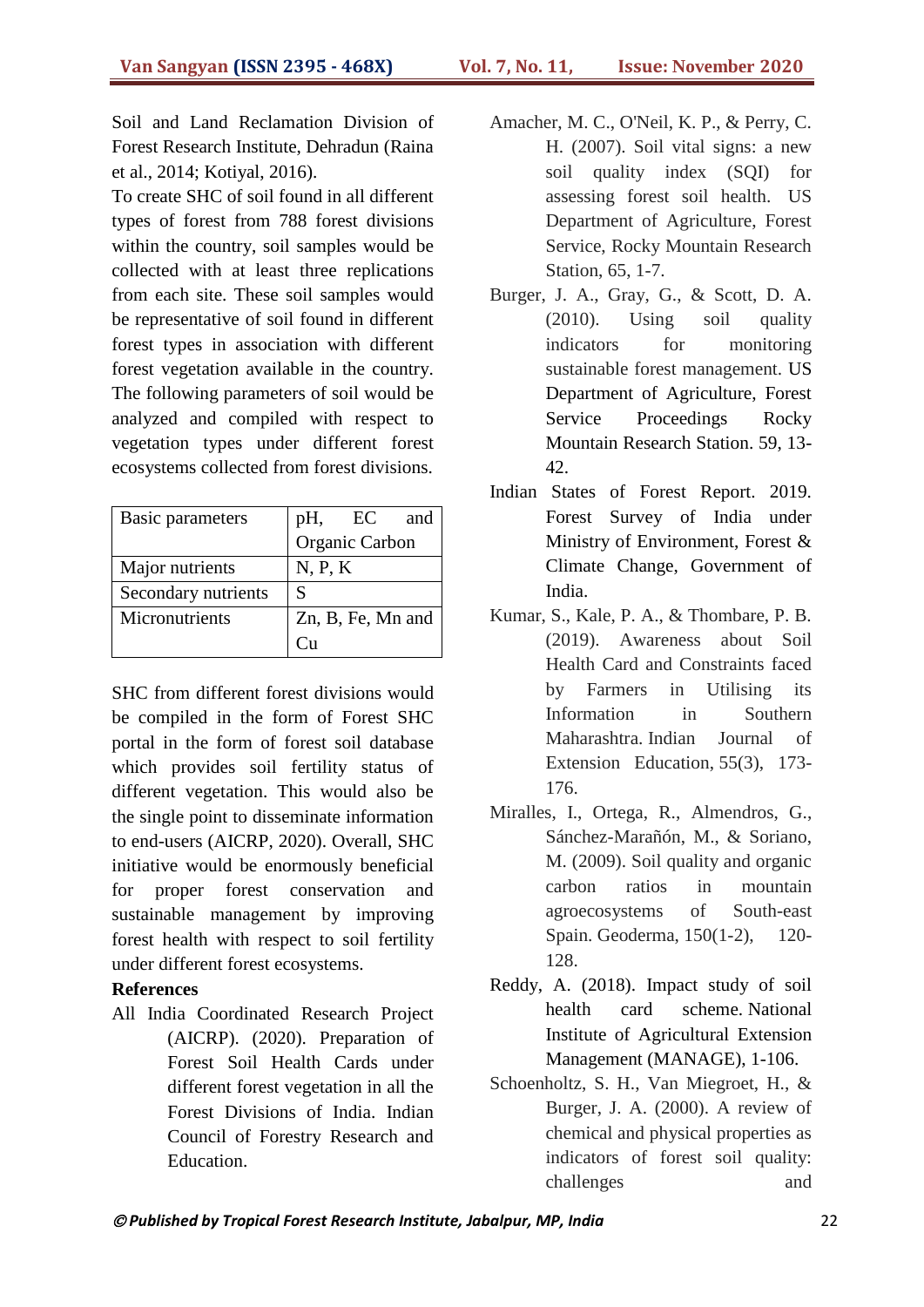opportunities. Forest ecology and management, 138(1-3), 335-356.

- Sollins, P. (1998). Factors influencing species composition in tropical lowland rain forest: does soil matter?. Ecology, 79(1), 23-30.
- Zornoza, R., Acosta, J. A., Bastida, F., Domínguez, S. G., Toledo, D. M., & Faz, A. (2015). Identification of sensitive indicators to assess the interrelationship between soil quality, management practices and human health. Soil Discussions, 1(1), 173.
- Raina, A.K., Gupta, M.K. and Kotiyal, P.B. (2014). Assessment of soil quality indicators for different forest stands in Uttarkashi district. Project Completion Report FRI-561/FSLR-26, Forest Research Institute, Dehradun, India.
- Kotiyal, P.B. (2016). Soil quality index (SQI) for different land uses of Tehri Garhwal district of Uttarakhand. Project Completion Report UCS&T/R&D/LS-31/11- 12/4347, Forest Research Institute, Dehradun, India.
- Soil Health Management under National Mission for Sustainable

Agriculture. (2014). Department of Agriculture, Cooperation & Farmers Welfare, Government of India. Retrieved from http://www.soilhealth.dac.gov.in/C ontent/blue/soil/about.html

- Soil Health Card. (2018). Department of Agriculture, Cooperation & Farmers Welfare, Government of India. Retrieved from https://www.india.gov.in/spotlight/ soil-health-card#tab=tab-1.
- The State of The World"s Forests. (2020). Food and Agriculture Organization of the United Nations. Retrieved from http://www.fao.org/state-offorests/en/
- Karlen, D.L., Andrews, S.S. and Doran, J.W., (2001). Soil quality: Current concepts and applications, Advances in Agronomy, 74, 1-40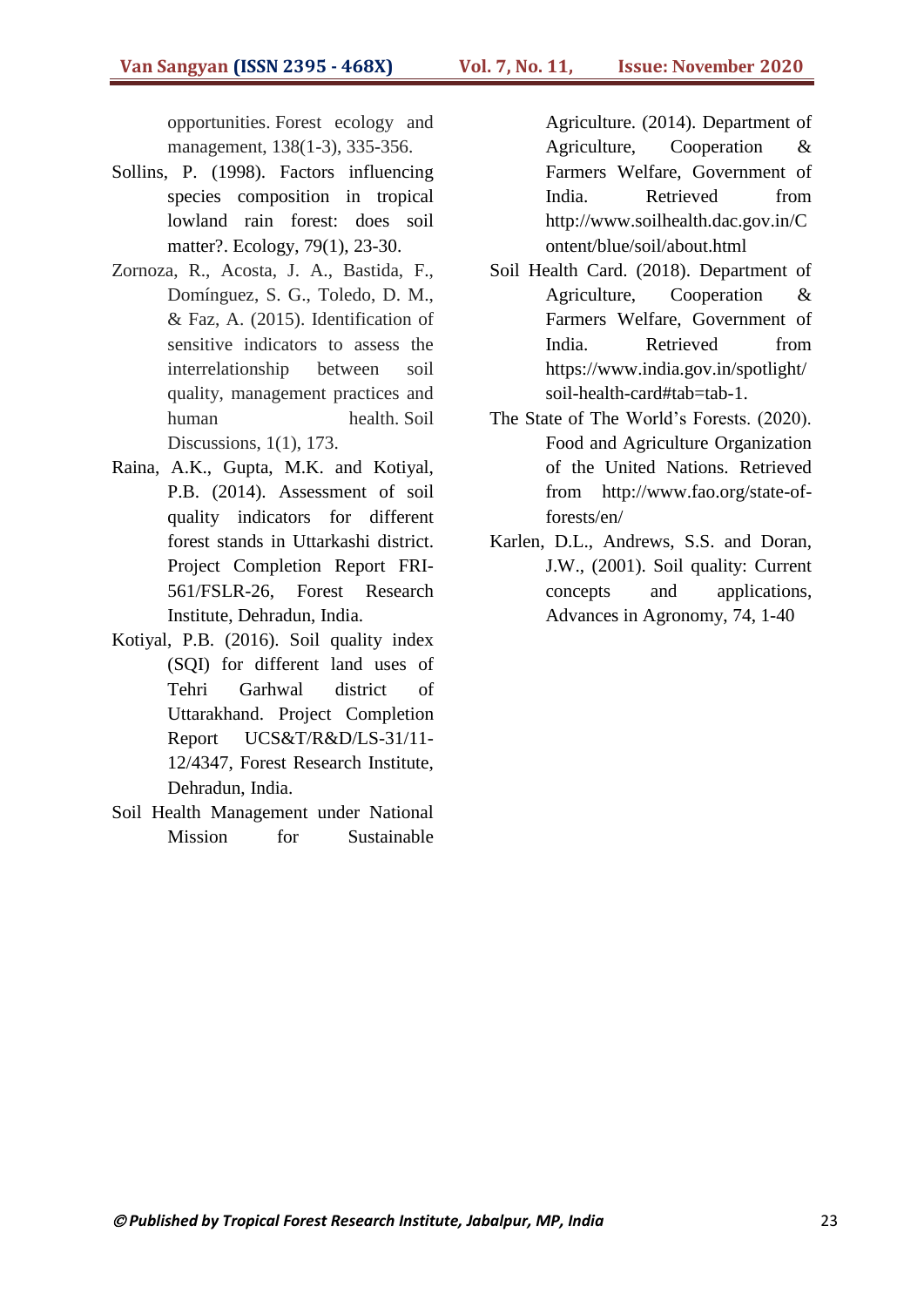## **Solar energy: Environmental impacts**

#### **Rekha Agarwal**

Government Science College Old Robertson College, Estd.-1836 Jabalpur, MP – 482001



Solar energy systems provide significant environmental benefits in comparison to the conventional energy sources, thus contributing, to the sustainable development of human activities. Sometimes however, their wide scale deployment has to face potential negative environmental implications. These potential problems seem to be a strong barrier for a further dissemination of these systems in some consumers. There are plenty of different reasons why solar energy is so advantageous. There are some financial benefits to solar, such as savings through lowering your electric bill. There are some other benefits and advantages as well. Some people just like the idea of being green and more energy independent. They like that they don"t have to depend as much on the grid for their energy needs. The sun is a huge source of energy which has only recently been tapped into. It provides immense resources which can generate clean, non-polluting and sustainable electricity, thus resulting in no global warming emissions. In recent years, it was discovered that solar energy can be collected and stored, to be used on a global scale with the purpose of eventually

replacing the conventional sources of energy. As the world is turning its focus to cleaner power, solar energy has seen a significant rise in importance.

Solar energy systems offer significant environmental benefits in comparison to the conventional energy sources, thus they greatly contribute to the sustainable development of human activities. At times however, the wide scale deployment of such systems has to face potential negative environmental implications. The potential environmental impacts associated with solar power can be classified according to numerous categories, some of which are land use impacts, ecological impacts, impacts to water, air and soil, and other impacts such as socioeconomic ones.

But some of the best benefits of solar energy are the way it impacts the environment. Some of the environmental benefits of renewable solar energy are:

- Fossil fuels create a lot of pollutants. If you"ve ever been to California, New York, China, or anyplace whose geography consists of mountains and valleys, you"ve seen what dirty air looks like.
- Smog, dirty air, is bad for the environment, it's bad for our health, and it's bad for aesthetics. When pollutants get trapped in the air, everything just looks worse.
- Solar panels help get rid of air pollution. Your solar panels create clean energy that won"t contribute to air pollution.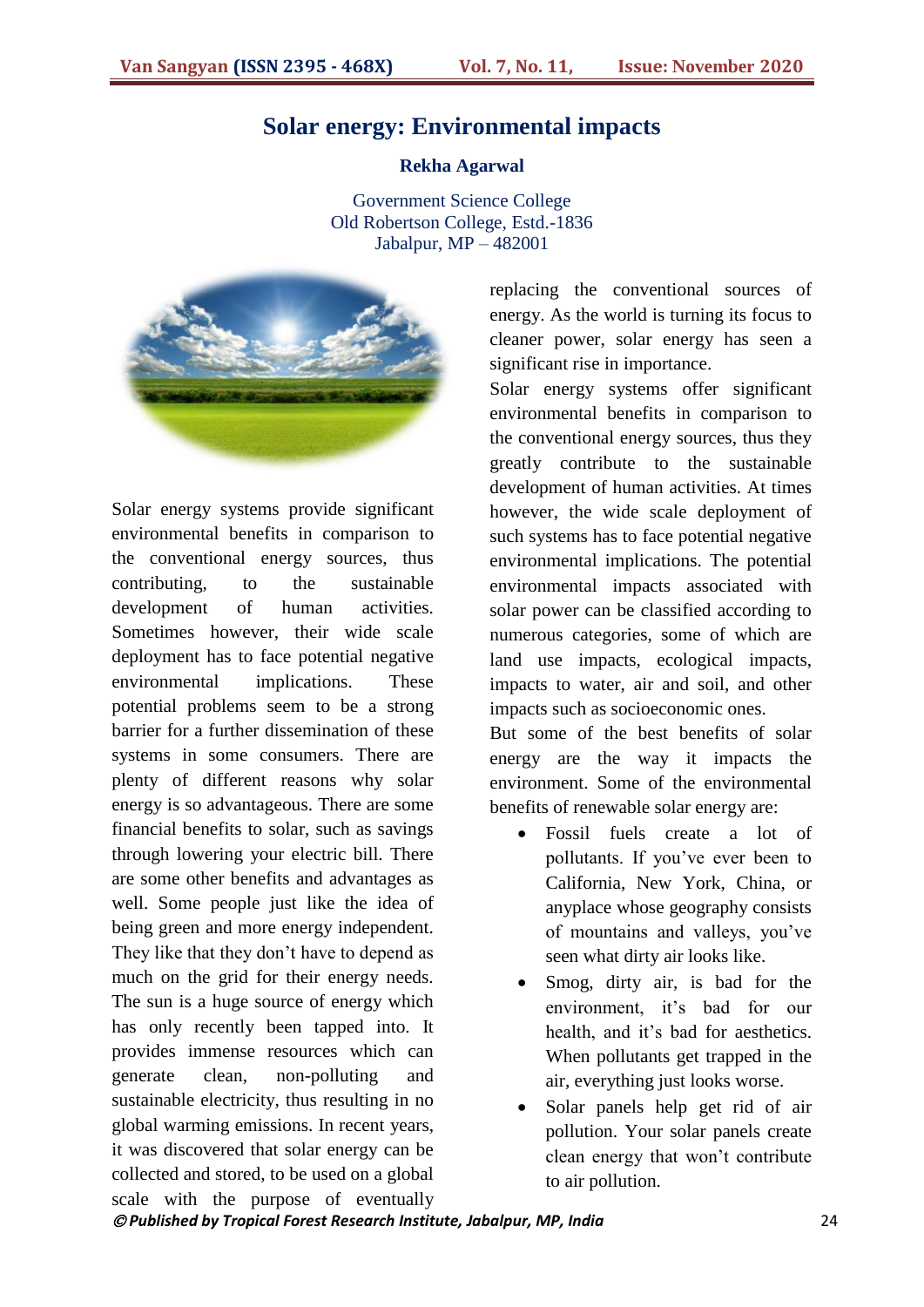- If energy source doesn"t use fossil fuels to power itself, it probably uses some sort of water as its resource. Hydropower and nuclear energy both use a lot of water to produce electricity. Often a dam will need to be built to control the water flow and electricity production. With dams, there"s the problem that damming water will have a significant impact on the local ecosystem.
- Solar panels create energy without water nor a negative impact on the ecosystem. In fact, the US Office of Energy Efficiency & Renewable Energy believes that solar energy systems could help drop water consumption in at least 36 states. This would help solve our water scarcity issue.
- Some people enjoy solar energy because they like being green and energy independent. But solar can also help reduce our dependence on nonrenewable sources of energy such as fossil fuels. This is great for so many reasons.
- First and foremost, those nonrenewable energy resources create a lot of the pollutants that negatively impact our air quality. Second, nonrenewable resources are nonrenewable because they will, eventually, run out. The sooner and more fully we can make the transition to renewable energy, the better for both the environment and our species.
- The US Office of Energy Efficiency & Renewable Energy believes that a solar energy system can help us reduce water scarcity, but in that same report, the office

also estimates that cleaner air could have a positive effect on mankind's health. In fact, they estimate that we could save more than 25,000 lives.

• Last but not least, there's the issue of climate change. The continual dump of pollutants and additional CO2 into the air, costs our planet. It makes it harder and harder for the environment to clean the air. As the carbon count continues to increase, so will our retention of heat from the sun. These changing air conditions will continue to have an effect on different climates, causing some to warm, others to cool, and causing weather patterns everywhere to become more sudden and volatile.



Scientists and climatologists have created a large body of work, which includes experiments, climate models, and research. There is now a general consensus among professionals that we need a renewable energy project to stem the tide of climate change. Solar energy is one of the ways we can try to prevent the effects of climate change. By reducing our  $CO<sub>2</sub>$  emissions, and releasing fewer pollutants in the air, we can all do our part to slow down climate change. In the point of generating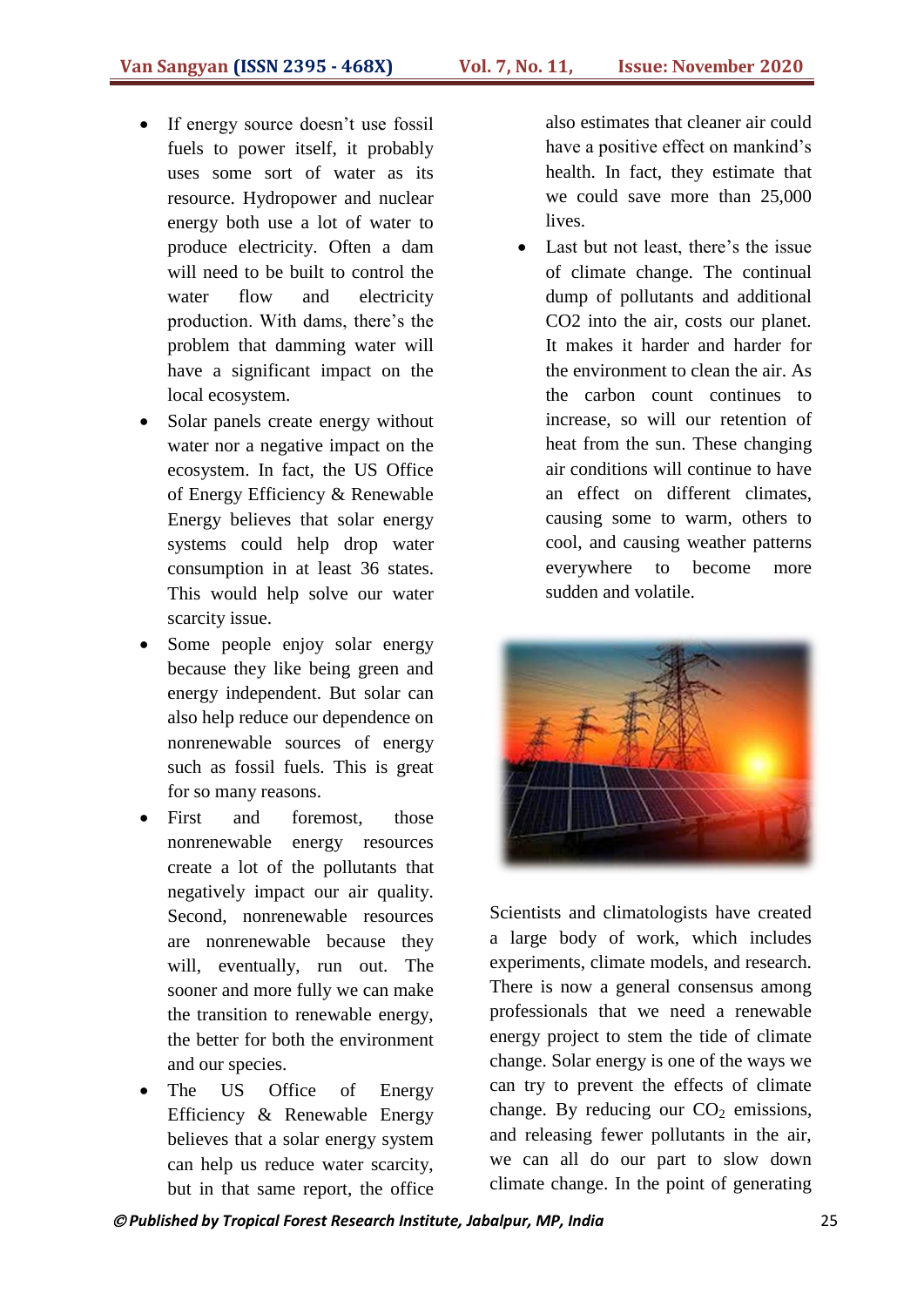electricity at a utility-scale, solar energy facilities necessitate large areas for collection of energy. Due to this, the facilities may interfere with existing land uses and can impact the use of areas such as wilderness or recreational management areas.

As energy systems may impact land through materials exploration, extraction, manufacturing and disposal, energy footprints can become incrementally high. Thus, some of the lands may be utilized for energy in such a way that returning to a pre-disturbed state necessitates significant energy input or time, or both, whereas other uses are so dramatic that incurred changes are irreversible. The construction of solar facilities on vast areas of land imposes clearing and grading, resulting in soil compaction, alteration of drainage channels and increased erosion. Central tower systems require consuming water for cooling, which is a concern in arid settings, as an increase in water demand may strain available water resources as well as chemical spills from the facilities which may result in the contamination of groundwater or the ground surface.

As with the development of any largescale industrial facility, the construction of solar energy power plants can pose hazards to air quality. Such threats include the release of soil-carried pathogens and results in an increase in air particulate matter which has the effect of contaminating water reservoirs.

Solar energy creates clean, renewable power from the sun and benefits the environment. Alternatives to fossil fuels reduce carbon footprint at home and abroad, reducing greenhouse gases around

the globe. Solar is known to have a favorable impact on the environment. Generating electricity with solar power instead of fossil fuels can dramatically reduce greenhouse gas emissions, particularly carbon dioxide  $(CO_2)$ . Greenhouse gases, which are produced when fossil fuels are burned, lead to rising global temperatures and climate change. Climate change already contributes to serious environmental and public health issues in the Northeast, including extreme weather events, rising sea levels, and ecosystem changes.

By going solar, you can reduce demand for fossil fuels, limit greenhouse gas emissions, and shrink your carbon footprint. One home installing a solar energy system can have a measurable effect on the environment. One of the biggest benefits of solar energy is that it results in very few air pollutants. An analysis by the National Renewable Energy Laboratory (NREL) found that widespread solar adoption would significantly reduce nitrous oxides, sulfur dioxide, and particulate matter emissions, all of which can cause health problems. NREL found that, among other health benefits, solar power results in fewer cases of chronic bronchitis, respiratory and cardiovascular problems, and lost workdays related to health issues.

The benefits of solar energy are clear. Not only we save money on our electric bills – we can also reduce our carbon footprint and improve the health of those around us.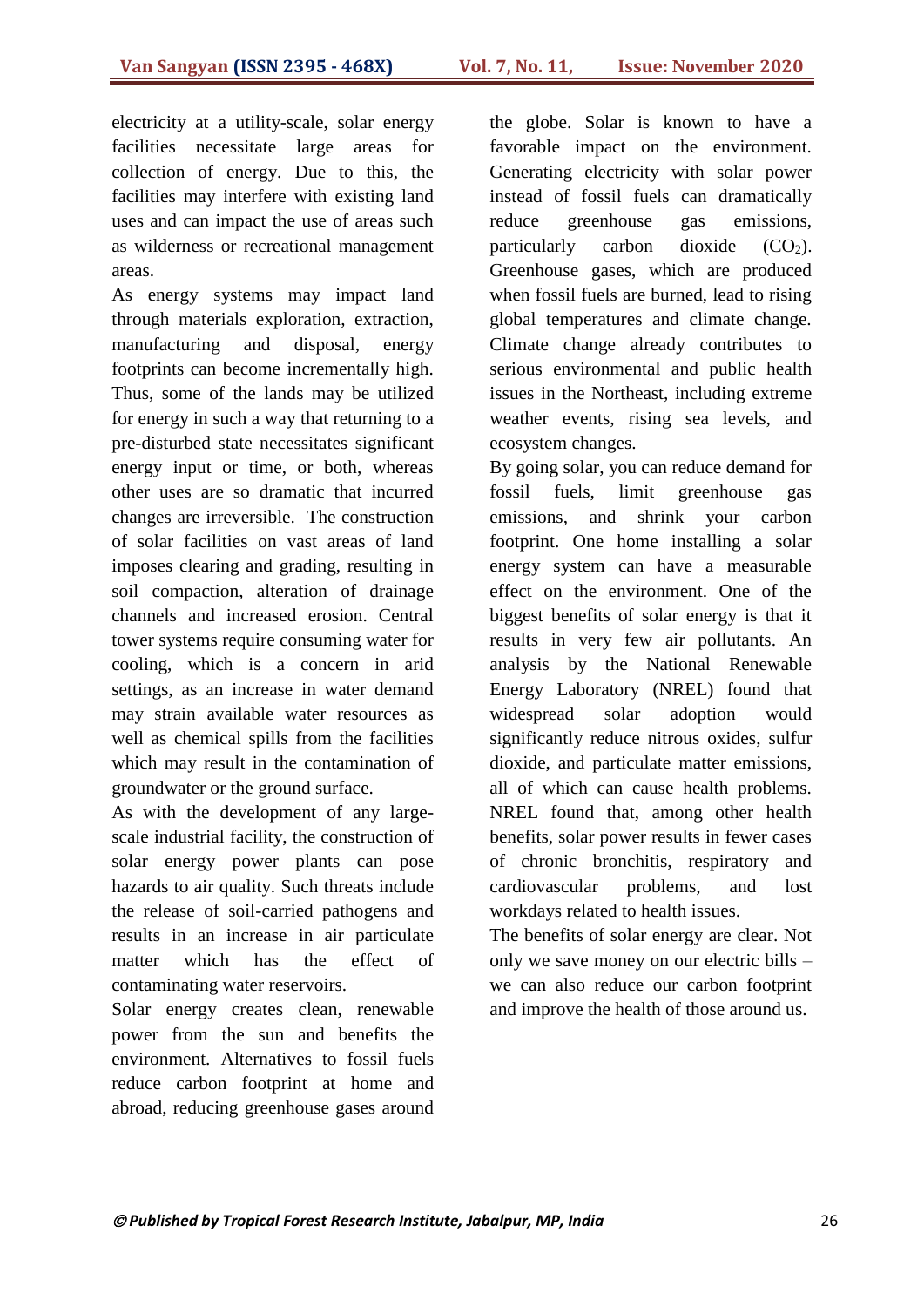## *Ailanthus* **webworm,** *Atteva fabriciella* **and its control measures**

**N. Roychoudhury and Rajesh Kumar Mishra** 

Tropical Forest Research Institute (Indian Council of Forestry Research & Education, Ministry of Environment, Forests and Climate Change, Govt. of India) Jabalpur -482 021*,* Madhya Pradesh E-mail : choudhury\_nr@yahoo.com, mishrark@icfre.org

#### **Abstract**

The present article describes the pest profile of *Atteva fabriciella* Swederus (Lepidoptera: Yponomeutidae), a potential defoliator of *Ailanthus excelsa* Roxb. (family Simaroubaceae). The management aspect of this insect pest is mentioned.

**Key words:** *Ailanthus excelsa,* defoliator, *Atteva fabriciella*, control measures

## **Introduction**

*Ailanthus* (family Simaroubaceae) is a genus of trees, commonly known as tree of heaven. The genus is native from east Asia south to northern Australasia. *Ailanthus excelsa* Roxb. is well known as mahanimb or maharukh in India and is an important plantation species in the tropics. This species naturally occurs throughout the tropical and subtropical regions of the Indian peninsula, especially in drier areas (Nair, 2007). Plantations have been raised largely in India.

#### **Overview of insect pests**

Around 71 insect species have been reported on *Ailanthus excelsa* which includes nursery pests and pests of plantations, such as defoliators, borers, leaf rollers, leaf miners, bag worms, leaf eating beetles, grass hoppers, sap suckers, midges, hymenopterous insects and termites (Mishra, 2001). Of these, *Atteva fabriciella* is a major insect defoliator of *A. excelsa.*

#### **Pest profile**

*Atteva fabriciella* **Swederus (Lepidoptera: Yponomeutidae)** 

*A. fabriciella* is commonly known as *Ailanthus* webworm because of the larval habit of webbing the leaves together. The defoliation caused by this insect is very serious (Fig. 1). The female moths lay eggs singly or in groups, mostly on the lower surface of young tender leaves and on buds, either singly or in small groups. The larvae feed gregariously in groups of six to ten, and stick the leaves together with silken web. The dirty white web, intermingled with faecal pellets and cut portions of leaves, may cover a large area of the shoot, making the damage conspicuous. The full grown larvae attain a length of about 20 mm and are greenish grey with paler longitudinal stripes and scattered short hairs arising from small, whitish warts, feed gregariously in a common web spun over leaves and shoots (Browne, 1968) (Fig. 2). The larval period ranges from 13–28 days. Pupation occurs in transparent boat-shaped cocoons within the common web. Pupal period is about 7- 10 days (Beeson, 1941). The moth is small and slender, 14 mm in length and has a wingspan of 25–30 mm. The moth is dark orange, with white spots of variable size on the forewing (Nair, 2007). The total length of life cycle may vary from 21–48 days, depending on temperature and food conditions. In central India, the insect breeds continuously on *A. excelsa*, passing through 10 generations per year. The population increases following the onset of rains in June–July and declines thereafter,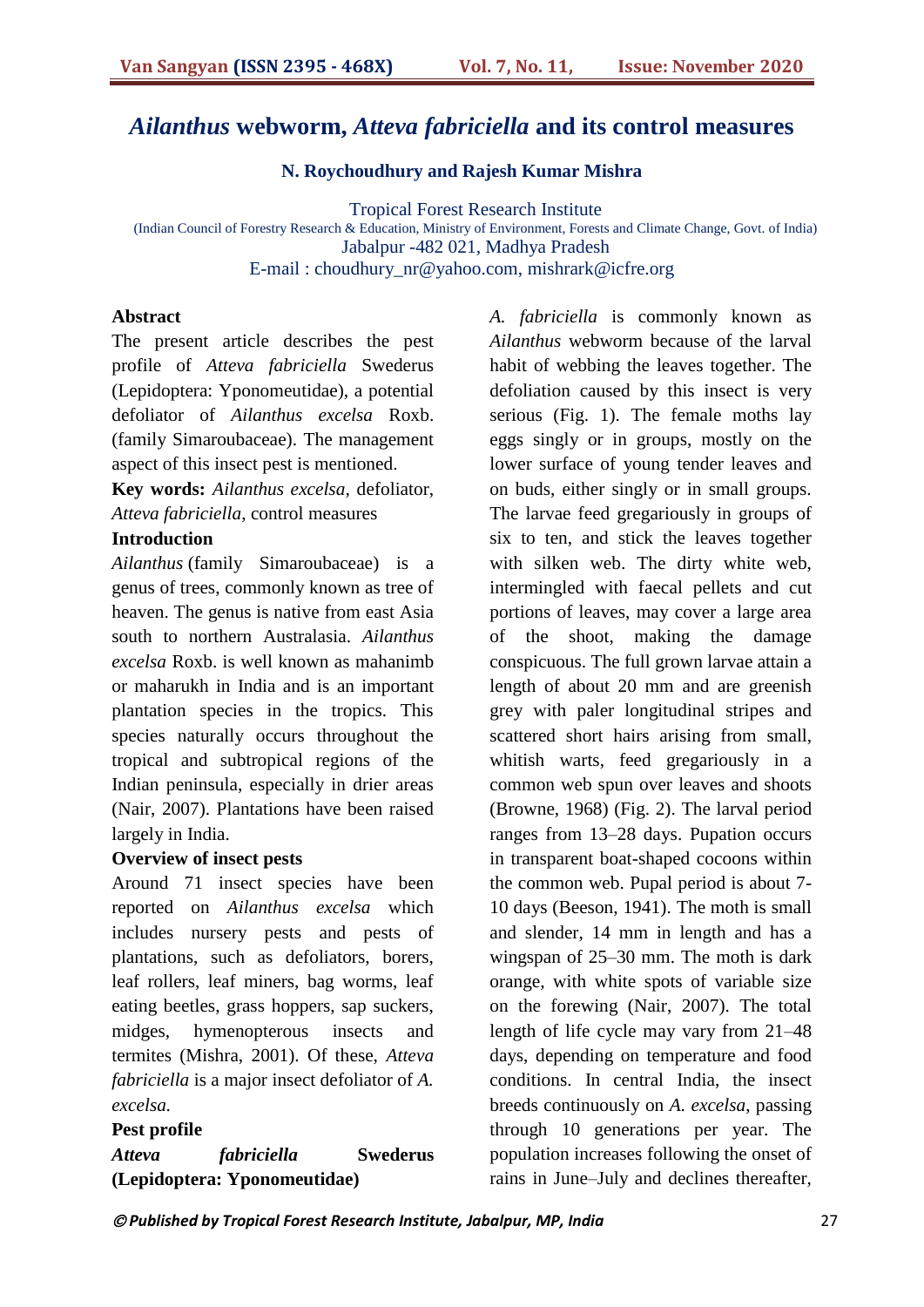

reaching its lowest in the summer months (Mathur et al., 1970).

Fig.1: Damage caused by *Atteva fabriciella* to *Ailanthus excelsa*



Fig. 2: Larvae of *Atteva fabriciella*

*A. fabriciella* is also a major pest of *Ailanthus triphysa* (Varma, 1996). Other than *Ailanthus* species, *A. fabriciella* is also reported to be a defoliator of *Boswellia serrata*, *Santalum album* and

*Quassia indica* (Beeson, 1941; Browne, 1968; Mohanadas and Varma, 1984). Repeated defoliations of *A. fabriciella* over large areas results in serious loss in growth increment, particularly in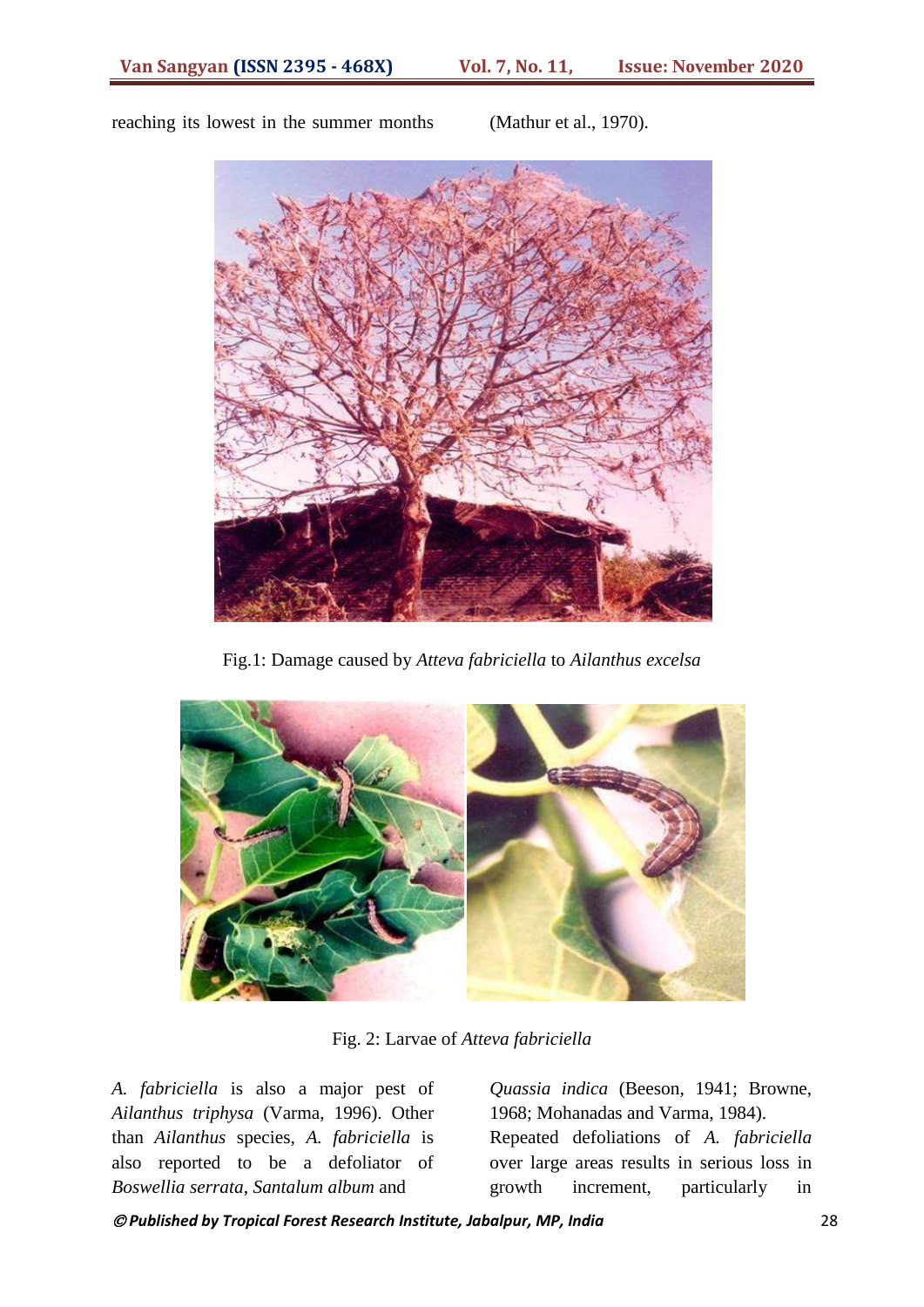plantations (Thakur, 2000). Seedlings and young plantations are killed outright, while the older plant when attacked are debilitated badly, leading to die-back. Seed formation is badly damaged by larval feeding and boring activities, thus affecting seriously the seed production.

### **Control measures**

Joshi et al. (1996) have carried out efficacy of varietal toxins of *Bacillus thuringiensis*, var. *dendrolimus*, *kurstaki* and *thuringiensis* against larvae of *A. fabriciella* and 1.5% concentration is recommended irrespective of toxins for spraying in nursery and plantation. On the basis of  $LC_{50}$  value of a biopesticide, ivermectin (Ivecop-12), it is suggested to use 0.05% as a foliar spray for management of *A. fabriciella* larvae (Roychoudhury and Joshi, 2009; Roychoudhury and Mishra, 2020a). Similarly, on the basis of  $LC_{50}$  value of a biopesticide, spinosad 45% SC (Spintor 45% SC), it is recommended to use 0.001% as a foliar spray for control of *A. fabriciella* larvae (Roychoudhury et al., 2009; Roychoudhury and Mishra, 2020b). Singh and Gupta (1978) have carried out bioassay of a series of contact insecticides against the third instar larvae of *A.* 

*fabriciella* and found on the basis of  $LC_{50}$ values that formothion (0.004298%) and chlordimeform (0.004624%) as most effective. Further, authors have mentioned that  $LC_{50}$  values of monocrotophos and Malathion are 0.0128% and 0.1722% respectively. On the basis of a field trial made by Meshram and Jamaluddin (1989), it has been reported that control of the present insect may be achieved by applying 0.02% monocrotophos. Roychoudhury et al. (1995) have worked out  $LC_{50}$  values of different insecticides against the larvae of *A. fabriciella* and suggested judicious use of 0.004% cypermethrin or 0.04% monocrotophos or 0.07% malathion for larval killing in nursery and plantation. Joshi and Jamaluddin (2007) have suggested dusting with 5% Malathion during May-June or whenever attack appears, kill larvae.

### **References**

- Beeson, C.F.C. 1941. The Ecology and Control of Forest Insects of India and Neighbouring Countries. Vasant Press, Dehradun, 1107 pp.
- Browne, F.G. 1968. Pests and Diseases of Forest Plantation Trees. Clarendon Press, Oxford, 1330 pp.
- Joshi, K.C. and Jamaluddin. 2007. Handbook of Diseases, Insect Pests and Their Control Measures in Forest Nurseries/Plantations. Tropical Forest Research Institute, Jabalpur, Madhya Pradesh, 58 pp.
- Joshi, K.C., Roychoudhury, N., Sambath, S., Humane, S. and Pandey, D.K. 1996. Efficacy of three varietal toxins of *Bacillus thuriengiensis* against *Ailanthus* defoliator, *Atteva fabriciella* Swed. (Lepidoptera : Yponomeutidae). Indian Forester 122(11): 1023-1027.
- Mathur, R. N., Chatterjee, P. N. and Sen-Sarma, P. K. 1970. Biology, ecology and control of *Ailanthus* defoliator *Atteva fabriciella* Swed. (Lepidoptera: Yponomeutidae) in Madhya Pradesh. Indian Forester 96(7): 538–552.
- Meshram, P.B. and Jamaluddin 1989. Efficacy of monocrotophos against *Ailanthus* webworm, *Atteva fabriciella* Swed. (Lepidoptera : Yponomeutidae). Indian Forester 115(2): 113-116.
- [Mishra,](https://www.amazon.in/s/ref=dp_byline_sr_book_1?ie=UTF8&field-author=R.M.+Mishra&search-alias=stripbooks) R.M. 2001. Insect Pests of *Ailanthus excelsa* and Their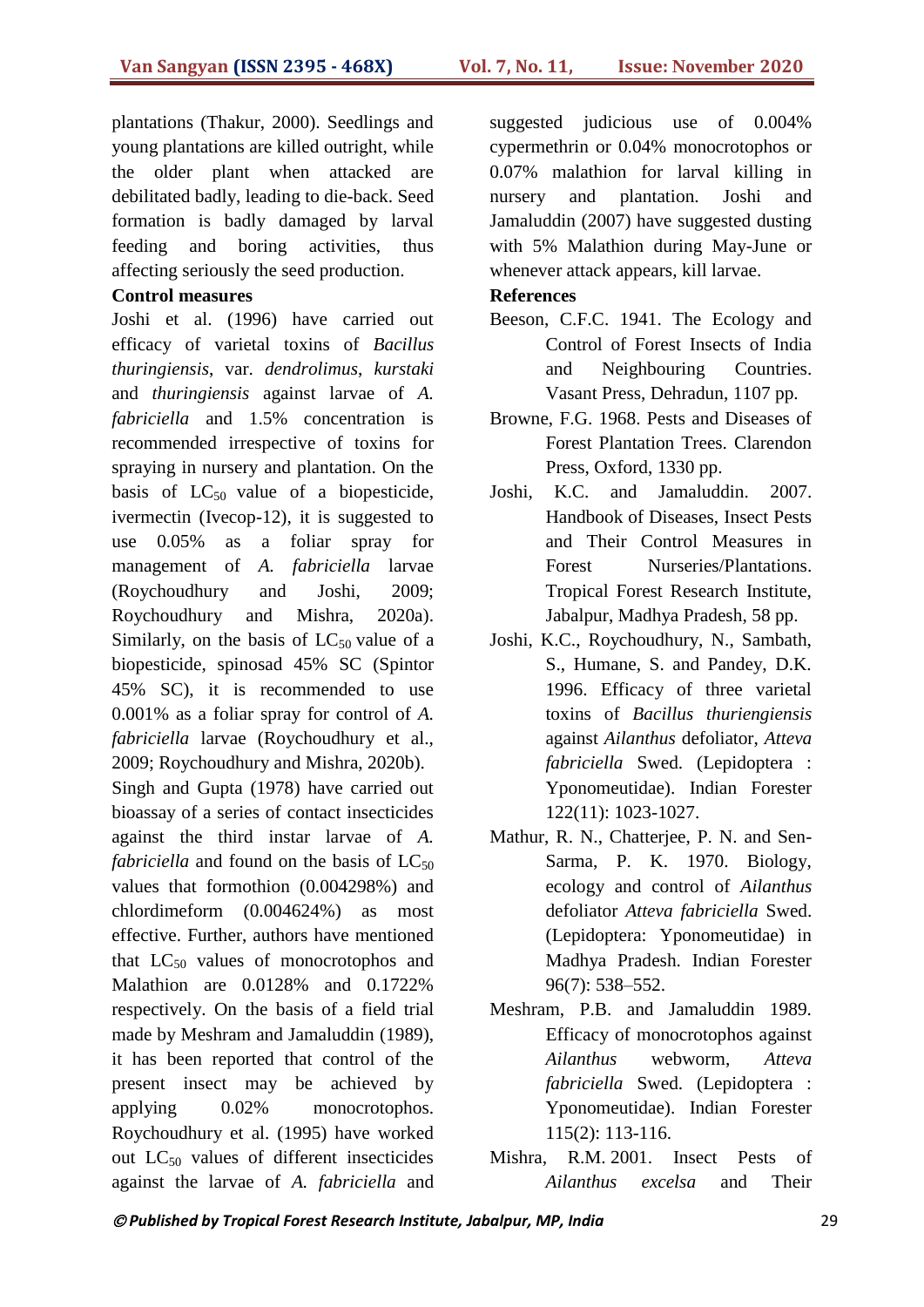Management. M/s Bishen Singh Mahendra Pal Singh, Dehradun, 99 pp.

- Mohanadas, K. and Varma, R. V. 1984. A new host record for *Atteva fabriciella*, a pest of *Ailanthus*. Journal of Tree Sciences, 3(1/2): 128.
- Nair, K.S.S. 2007. Tropical Forest Insect Pests : Ecology, Impact and Management. Cambridge University Press, Cambridge, 404 pp.
- Roychoudhury, N. and Mishra, R.K. 2020a. Toxicity of ivermectin against the defoliator larvae of some major forest insect pests-a critical review. Pestology 44(4): 34-38.
- Roychoudhury, N. and Mishra, R.K. 2020b. Toxicity of spinosad against the larvae of some key insect defoliators of forest tree species -a critical review. Pestology 44(5): 31-35.
- Roychoudhury, N. and Joshi, K.C. 2009. Toxicity of ivermectin in inducing larval mortality in *Ailanthus*  webworm, *Atteva fabriciella*  Swederus (Lepidoptera Yponomeutidae). World Journal of Zoology 4(4): 277-280.
- Roychoudhury, N., Singh, K. and Joshi, K.C. 2009. Insecticidal activity of spinosad against the larvae of *Ailanthus* webworm*, Atteva fabriciella* Swederus (Lepidoptera : Yponomeutidae). Pestology 33(8): 34-36.
- Roychoudhury, N., Sambath, S., Humane, S. and Joshi, K.C. 1995. Relative toxicity of some insecticides against *Ailanthus defoliator, Atteva fabriciella* Swed. (Lepidoptera : Yponomeutidae*).* Indian Journal of Forestry 18(14): 309-311.
- Singh, P. and Gupta, B.K. 1978. Laboratory evaluation of insecticides as contact sprays against the forest pests. II-*Ailanthus* webworm, *Atteva fabriciella* Swed. (Lepidoptera : Yponomeutidae). Indian Forester 104(10): 696-702.
- Thakur, M.L. 2000. Forest Entomology (Ecology & Management). Sai Publishers, Dehradun, 609 pp.
- Varma, R.V. 1996. Impact of *Atteva fabriciella* on growth of *Ailanthus triphysa*. In : Impact of Diseases and Insect Pests in Tropical Forests (K.S.S. Nair, J.K. Sharma and R.V. Varma, eds.), pp. 311–316, Kerala Forest Research Institute, Peechi, Kerala.